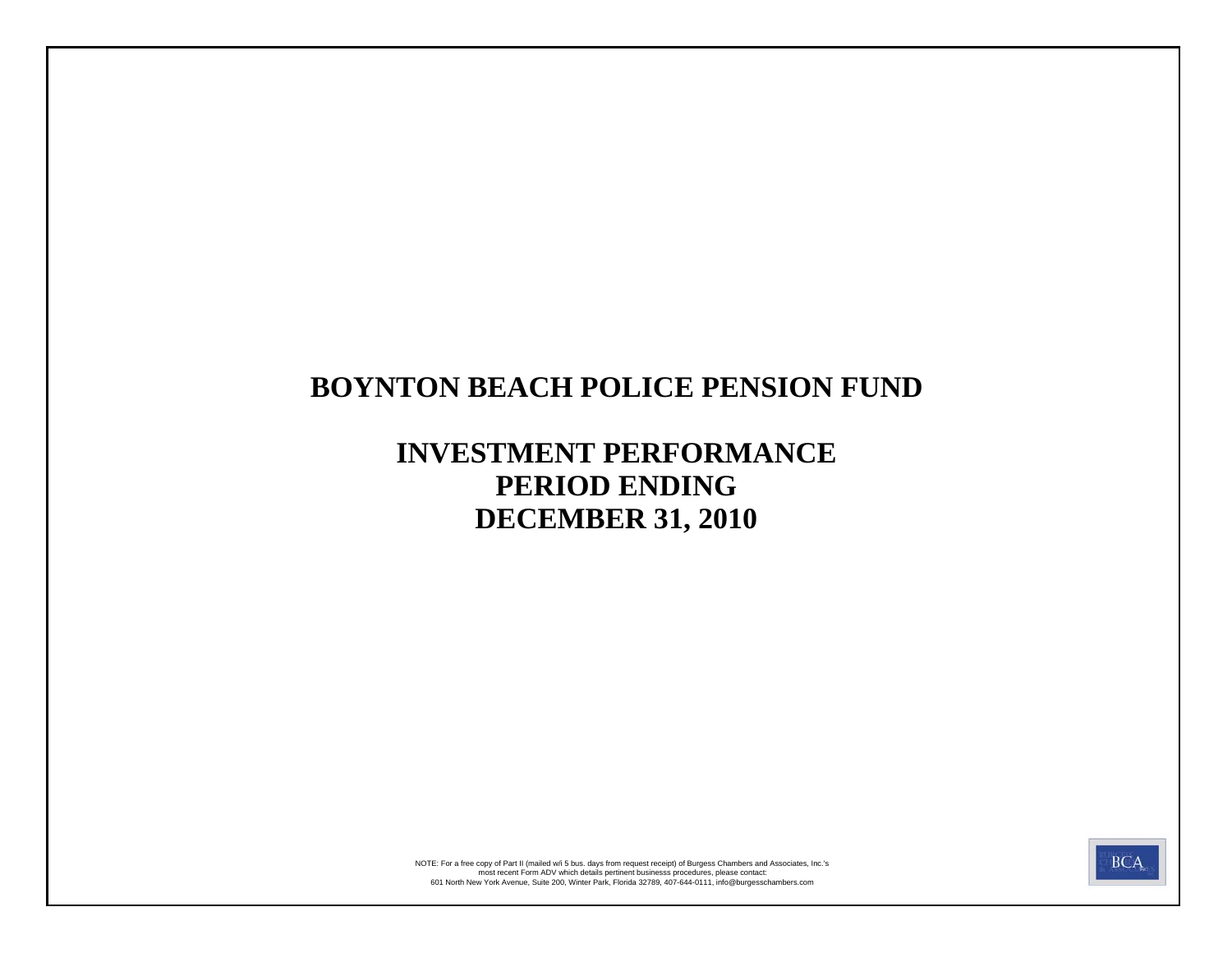#### **Boynton Beach Police Pension Fund BCA Market Perspective © January 2011**

#### **The Progress of the Economic Recovery**

A year ago, the BCA Market Perspective declared that a U.S. economic recovery had begun. In fact, the domestic stock market achieved double digit returns, outpacing bonds more than two fold during 2010. The spread between corporate and treasury bonds narrowed, signaling more confidence and less risk in the credit markets. These events underscore that stock markets are good predictors of economic growth and recessions.

With 15 million people out of work here at home or nearly 10% of the work force, it appears that a recovery has not really occurred. However, a closer look at the data reveals that private sector hiring increased each month in 2010. GM and Ford are reopening plants and hiring. While the real estate and construction sectors remain depressed, investment and job growth is occurring in manufacturing, healthcare, technology, telecom, agriculture, onshore energy exploration, mining, aerospace, and transportation to name a few. While the unemployment rate has shown little change, it has reached a steady level that will likely improve through private sector job creation. The negative factors include the ongoing government sector layoffs and the steady influx of young people seeking employment.



Source: US Bureau of Labor Statistics

Confidence in the economic recovery is growing among consumers. Domestic retail sales grew in the second half of 2010; e-commerce retail sales in 3Q were +3.9% above 2Q. Seasonally adjusted domestic truck and car sales have increased year-over year each month since August 2010, driven by improving consumer confidence and newly available credit. The GM initial public offering was over-subscribed, a strong indication of improving sales and profitability. Both Ford and GM are paying down debt faster than anticipated 12 months ago.

The Federal Reserve's \$600 billion quantitative easing (phase two) program is designed to keep the recovery on course in 2011. As more positive economic data is reported and investors move from bonds to equities, the expectation is that bond and mortgage rates will rise. The Fed's backstop approach is to intervene in the bond market, as a buyer, to manage or slow down the speed at which borrowing rates rise.

While inflation expectations receive much media attention, the Fed's priority is to positively influence the recovery. The result of this policy will be job creation and improving aggregate demand; a byproduct being a healthy dose of inflation. In fact, rising commercial and residential real estate valuations would have a profoundly positive impact on the economy resulting in increased tax receipts to municipalities and a slowing of the rate of mortgage foreclosures.

Finally, the U.S. economy is on a steady recovery. Private sector job growth will continue, along with increased manufacturing output and consumer spending. State and local governments will see rising tax receipts and budget pressure relief in 2011 and 2012.

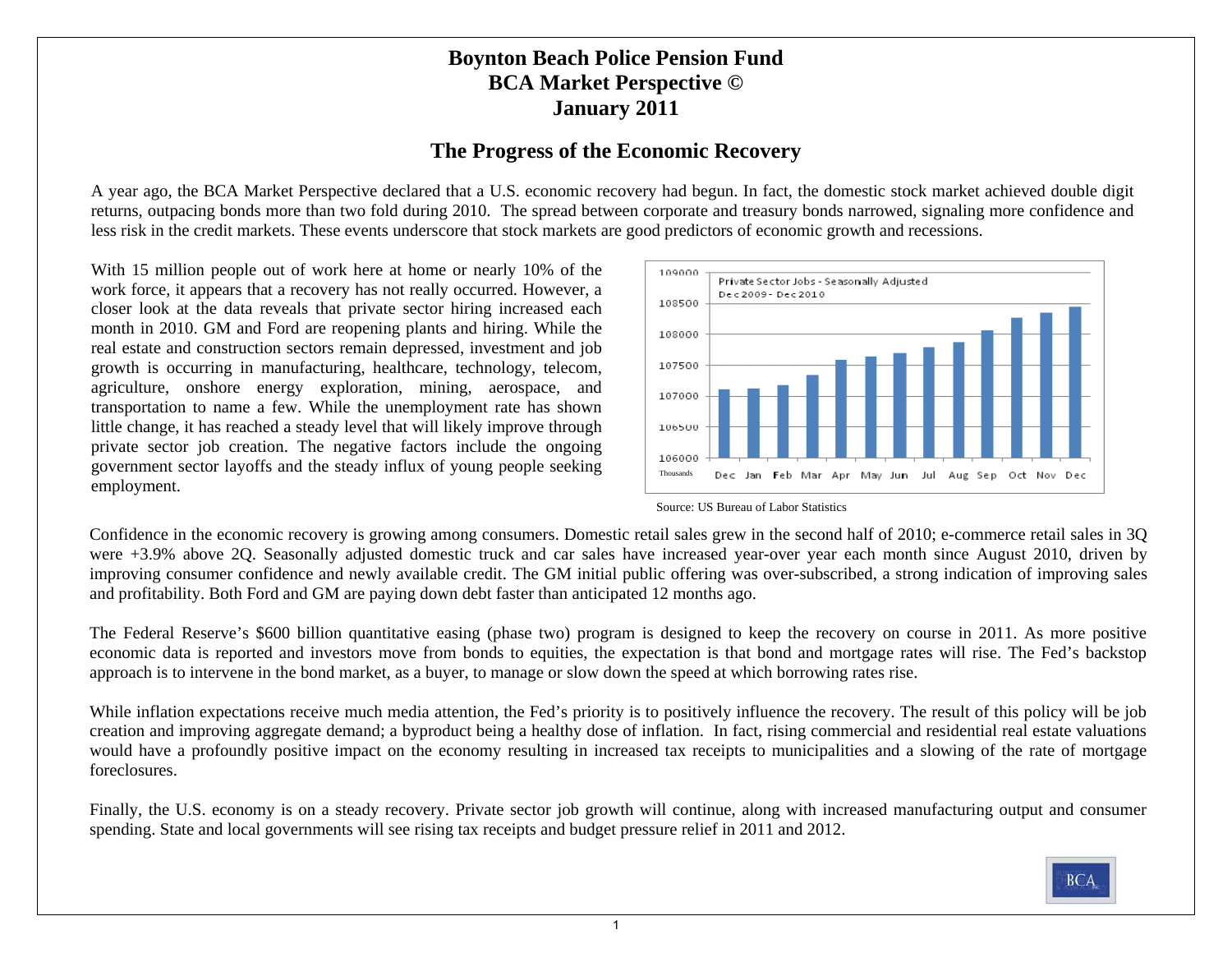#### **Boynton Beach Police Pension Fund Total FundInvestment Summary December 31, 2010**

- $\Box$  For the quarter, the total Fund earned \$3 million (+6.2% net), which was in line with the Consultant's Benchmark. The best three performing asset categories were: small-cap (+17.6%), large-cap equity I (+12.1%), and concentrated equity (+12.0%).
- $\Box$  For the one-year, the total Fund earned \$6.1 million (+13.8% net), narrowly missing the Consultant's Benchmark (+14.0%), but ranking in the top 34th percentile. The best three performing asset categories were: small-cap  $(+27.1\%)$ , concentrated equity  $(+18.2\%)$ , and large-cap equity I  $(+16.8\%)$ .
- $\Box$  The asset allocations are similar to the targets of the investment policy statement. However, the foreign investments have exceeded the policy range (26.2% vs. 20.0%). Florida Statue 185.06(4)(b): Notwithstanding any other provision of law, the board of trustees may invest up to 25 percent of plan assets in foreign securities on a market-value basis.

#### **Compliance:**

- 1) Both absolute and relative performance has improved during the past 22 months, ending 12/31/10. The one and two-year rankings were in top 34th percentile. However, the three and five-year rolling returns were below the Consultant's benchmark and peer rankings are in the bottom 69th percentiles, respectively.
- 2) Large-cap Equity I account: The three-year result was below and the five-year result was above the benchmark. Rankings were below the 40th percentile for both periods.
- 3) Large-cap structured equity account: Three and five-year results were below the benchmark and rankings were below the 40th percentile for both periods. This product remains out of compliance and should be replaced.
- 4) Concentrated equity has beaten its benchmark and the 40th percentile peer group for the one and two-year periods. The risk and valueadded profiles are favorable.
- 5) Small-cap fund: Three and five-year results were below the benchmark and rankings were below the 40th percentile. This product should be replaced.
- 6) International equity fund: Three and five-year results were superior to the benchmark and rankings were similar to the Investment Policy objective. Risk and value added profiles are favorable.
- 7) Real-estate fund: Three-year result was below the benchmark and the three-year ranking was poor (bottom 99th percentile). This product should be replaced.

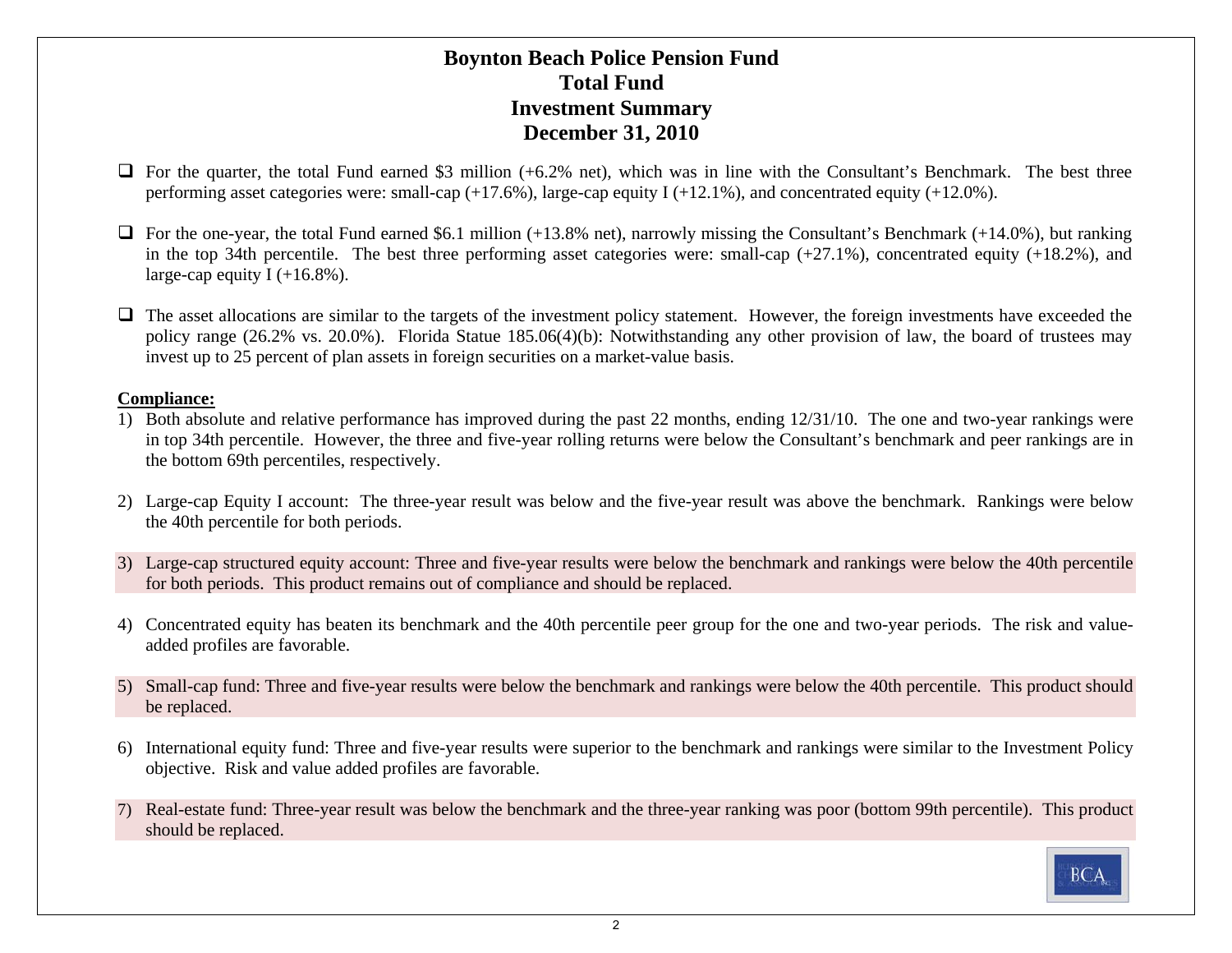#### **Boynton Beach Police Pension Fund Total FundInvestment Performance December 31, 2010**

#### **Dollars**

|                               | <b>Quarter</b> | <b>Fiscal Year</b> |
|-------------------------------|----------------|--------------------|
| <b>Beginning Market Value</b> | 46,784,250     | 45,299,430         |
| <b>Ending Market Value</b>    | 53,507,101     | 53,507,101         |
| <b>Net Contributions</b>      | $+3,679,413$   | $+2,086,549$       |
| <b>Investment Gain/(Loss)</b> | $+3,043,438$   | $+6,121,122$       |
| <b>Investment Return, Net</b> | $+6.2\%$       | $+13.8%$           |
| <b>Consultant's Benchmark</b> | $+6.2\%$       | $+14.0\%$          |
| Value Added (pts.)            | 0.0            | $-0.2$             |

Fiscal Year: October 1st – September 30th

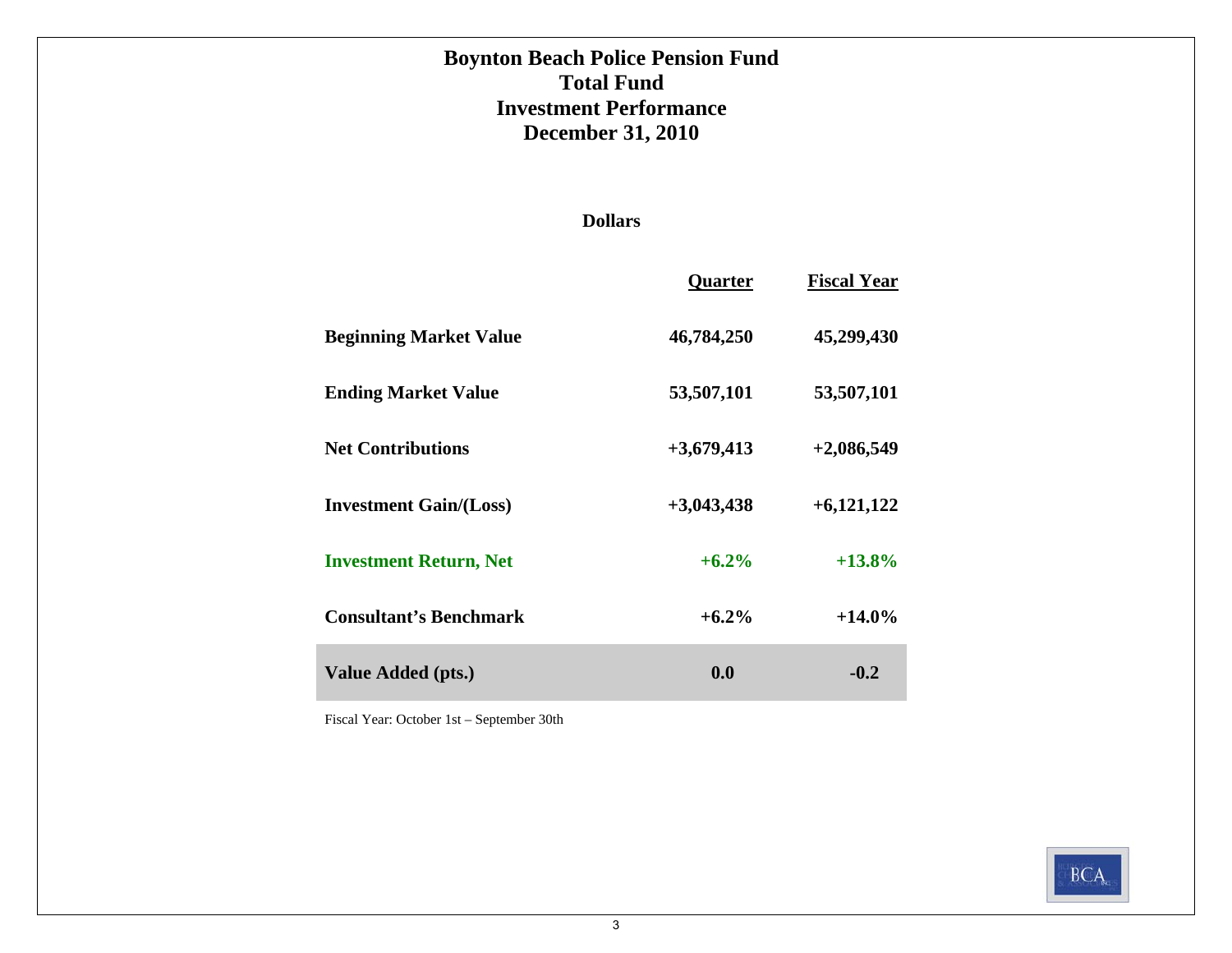#### **Boynton Beach Police Pension Fund Total Fund Compliance Checklist December 31, 2010**

|                                                                                                                                                                                                                                                                                                                                                                                                                                                                                                                                                                                                              | <b>Yes</b>       | N <sub>0</sub>          |
|--------------------------------------------------------------------------------------------------------------------------------------------------------------------------------------------------------------------------------------------------------------------------------------------------------------------------------------------------------------------------------------------------------------------------------------------------------------------------------------------------------------------------------------------------------------------------------------------------------------|------------------|-------------------------|
| The total Fund's annualized three-year performance achieved the Consultant's Benchmark.<br>The total Fund's annualized three-year performance ranked in the top 40th percentile of the universe.<br>The total Fund's annualized five-year performance achieved the Consultant's Benchmark.<br>The total Fund's annualized five-year performance ranked in the top 40th percentile of the universe.<br>The total Fund's annualized three-year performance achieved the $+8.5\%$ actuarial assumption rate.<br>The total Fund's annualized five-year performance achieved the +8.5% actuarial assumption rate. |                  | XMXXXX                  |
| Large Cap Equity's annualized three-year performance achieved the Russell 1000 index.<br>Large Cap Equity's annualized three-year performance ranked in the top 40th percentile of the universe.<br>Large Cap Equity's annualized five-year performance achieved the Russell 1000 index.<br>Large Cap Equity's annualized five-year performance ranked in the top 40th percentile of the universe.                                                                                                                                                                                                           |                  | XIOM                    |
| Large Cap Structured Equity's three-year performance met the Russell 1000 index.<br>Large Cap Structured Equity's annualized three-year performance ranked in the top 40th percentile of the universe.<br>Large Cap Structured Equity's five-year performance met the Russell 1000 index.<br>Large Cap Structured Equity's annualized five-year performance ranked in the top 40th percentile of the universe.                                                                                                                                                                                               |                  | XXXX                    |
| Small Cap Equity's annualized three-year performance achieved the Russell 2000 index.<br>Small Cap Equity's annualized three-year performance ranked in the top 40th percentile of the universe.<br>Small Cap Equity's annualized five-year performance achieved the Russell 2000 index.<br>Small Cap Equity's annualized five-year performance ranked in the top 40th percentile of the universe.                                                                                                                                                                                                           |                  | XKK                     |
| International Equity's annualized three-year performance achieved the international benchmark.<br>International Equity's annualized three-year performance ranked in the top 40th percentile of the universe.<br>International Equity's annualized five-year performance achieved the international benchmark.<br>International Equity's annualized five-year performance ranked in the top 40th percentile of the universe.                                                                                                                                                                                 | $\mathbb R$<br>X | $\overline{\mathbb{R}}$ |
| Real Estate Equity's annualized three-year performance achieved the real estate benchmark.<br>Real Estate Equity's annualized three-year performance ranked in the top 40th percentile of the universe.                                                                                                                                                                                                                                                                                                                                                                                                      |                  | $\boxtimes$             |
| Investments in equity securities were 63.2% which did not exceed 65% of Fund's assets at market value.<br>Foreign equity investments were %* (at market) and did not exceed the 20% of the total Fund's assets at market. (Actual: 26.2%)<br>*Equity Fd: 1.0% + LC Struc: 0.3% + Concentrated: 0.4% + SC: 0.3% + AIM: 13.9% + World: 6.0% + Global RE: 1.2% + Multi Mgr: 3.0%.                                                                                                                                                                                                                               | $\boxtimes$      | 岗                       |

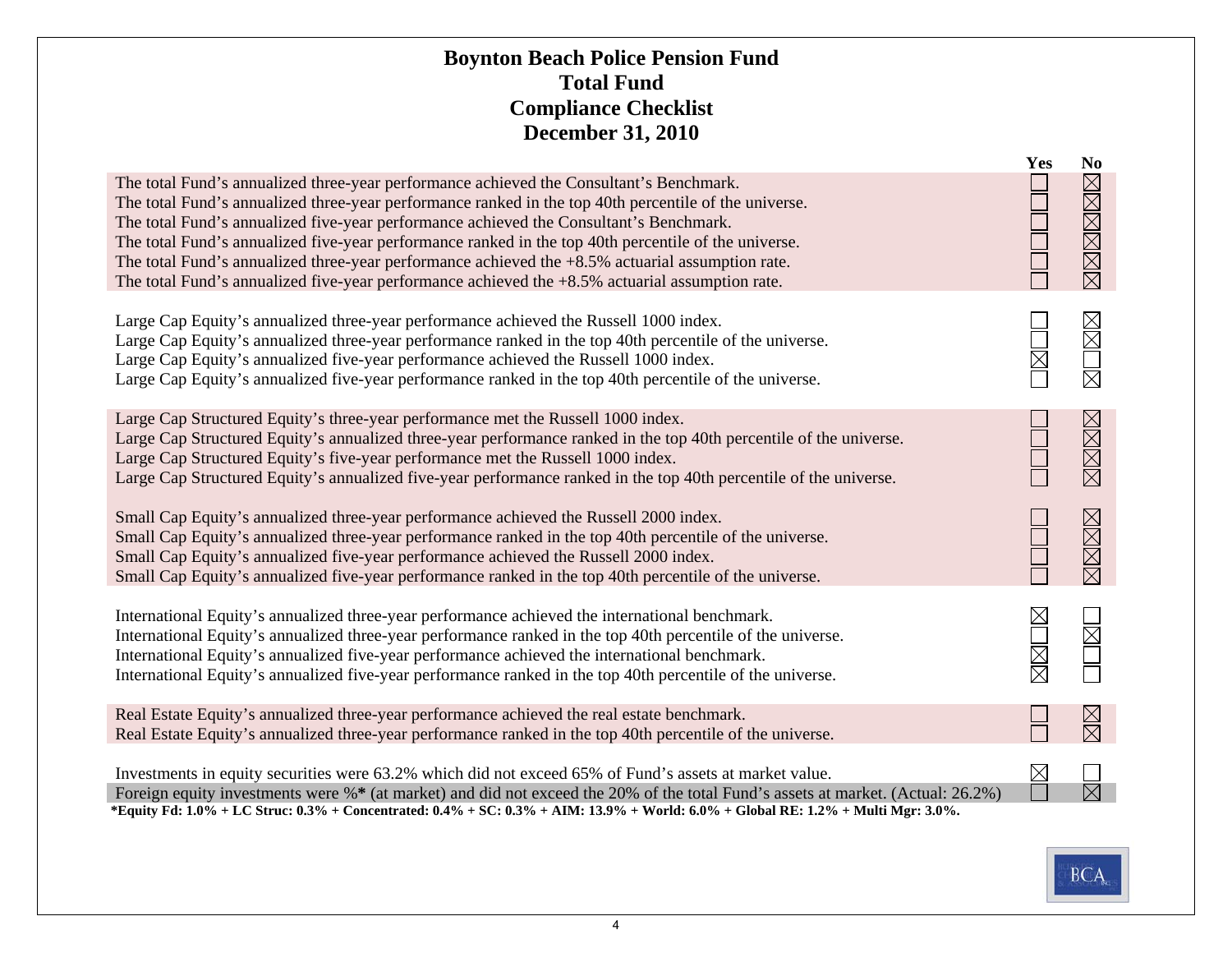

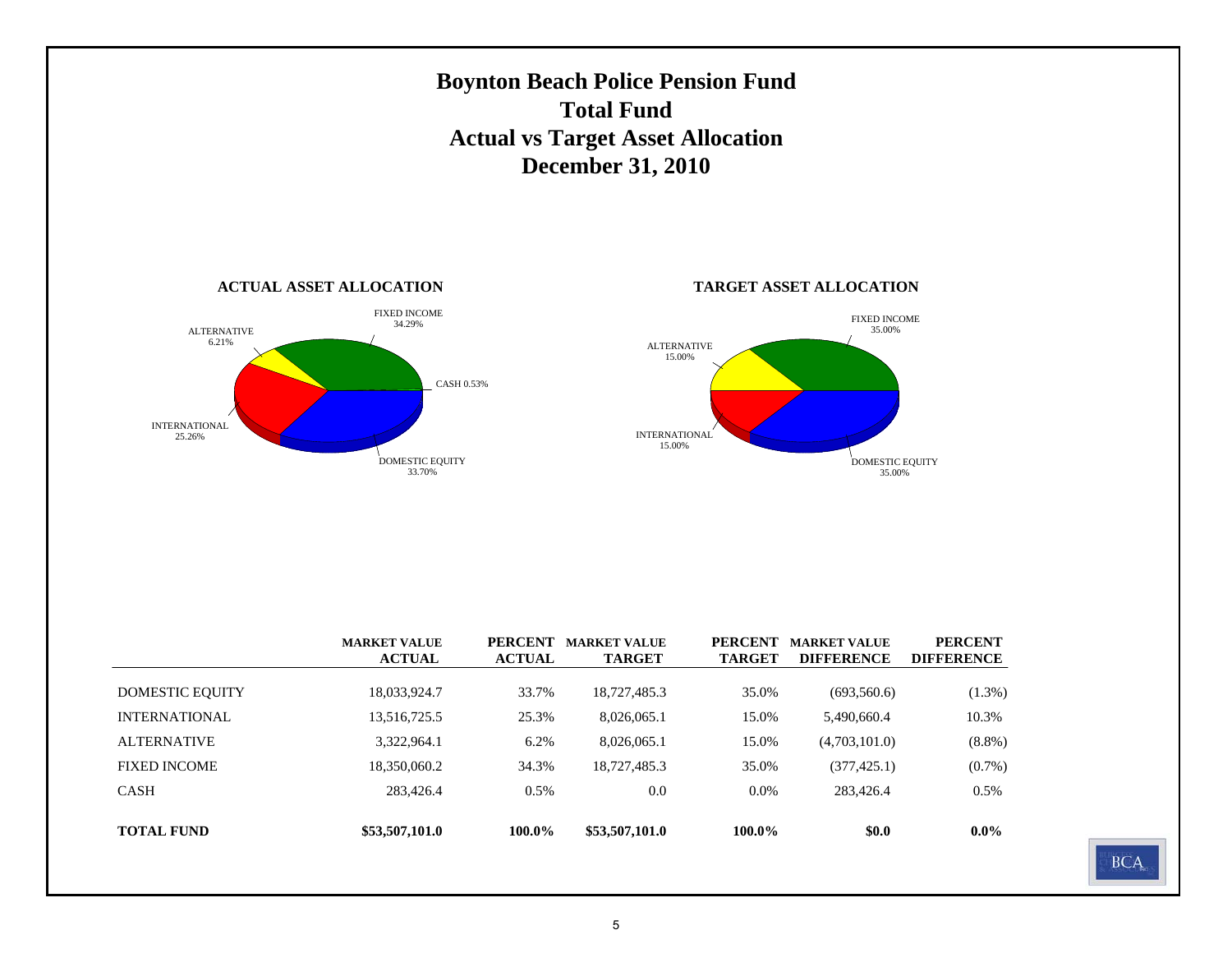### **Boynton Beach Police Pension Fund Total Fund Asset Allocation**

TOTAL MARKET VALUE AS OF DECEMBER 31, 2010 \$ 53,507,101



|                           | <b>VALUE</b> | <b>PERCENT</b> |
|---------------------------|--------------|----------------|
| RTC MULTI MGR BOND FUND   | 18,350,060   | 34.29          |
| RTC INTERNATIONAL FUND    | 8,106,477    | 15.15          |
| RTC LG CAP EQUITY I       | 7,106,435    | 13.28          |
| RTC WORLD EQUITY FUND     | 5,410,248    | 10.11          |
| <b>RTC SMALL CAP FUND</b> | 4,410,777    | 8.24           |
| RTC LG CAP STRUC EO FD    | 4,338,389    | 8.11           |
| RTC REAL ESTATE EQUITY FD | 2,195,497    | 4.10           |
| RTC CONCENTRATED EQ FD    | 2,178,323    | 4.07           |
| <b>RTC GLOBAL REIT FD</b> | 1,127,467    | 2.11           |
| <b>RTC CASH</b>           | 283.426      | 0.54           |

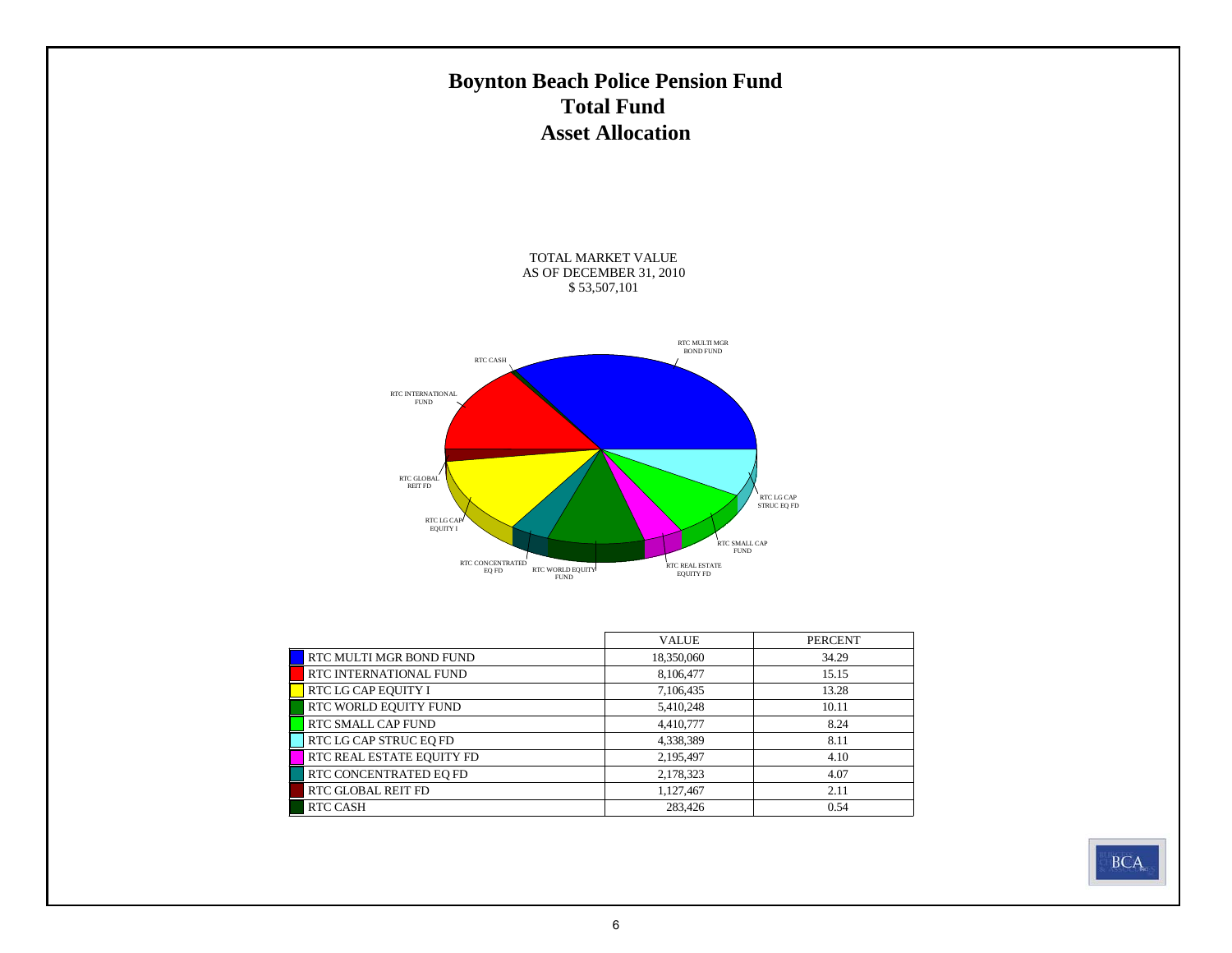### **Boynton Beach Police Pension Fund Total Fund Allocation of Assets October 31, 2007 Through December 31, 2010**

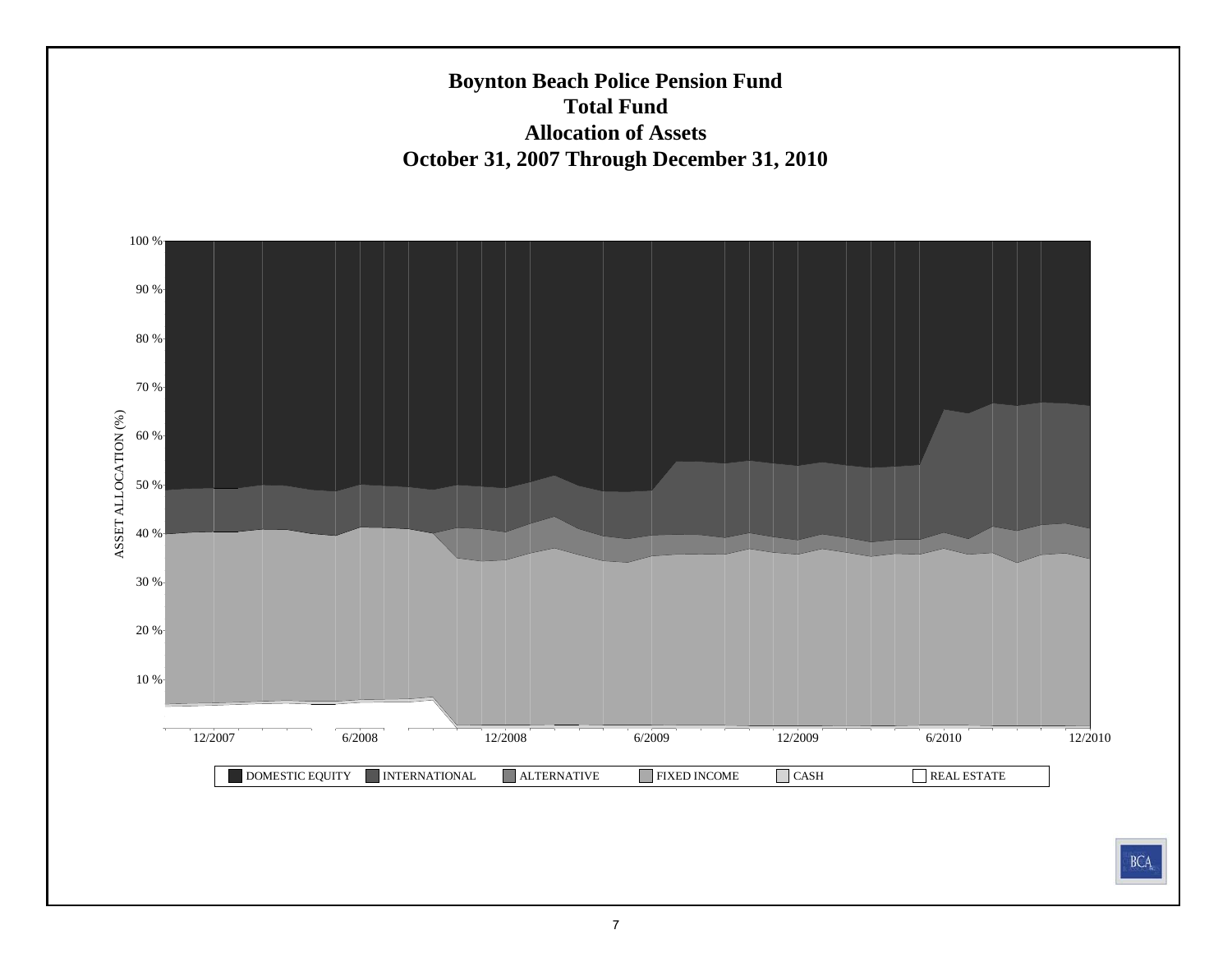### **Boynton Beach Police Pension Fund Total FundDecember 31, 2010 Gross of Fees**

| Name                             | <b>Market Values</b> | <b>QTR</b><br><b>ROR</b> | 1 Year<br><b>ROR</b> | 2 Year<br><b>ROR</b> | 3 Year<br><b>ROR</b> | 5 Year<br><b>ROR</b> |
|----------------------------------|----------------------|--------------------------|----------------------|----------------------|----------------------|----------------------|
| Domestic Equity                  |                      |                          |                      |                      |                      |                      |
| RTC Lg Cap Equity I              | 7,106,435            | 12.1%                    | 16.8%                | 23.0%                | $-3.5%$              | 3.1%                 |
| RTC Lg Cap Struc Eq Fd           | 4,338,389            | 10.8%                    | 13.4%                | 18.6%                | $-4.0%$              | 0.9%                 |
| RTC Concentrated Eq Fd           | 2,178,323            | 12.0%                    | 18.2%                | 25.5%                | N/A                  | N/A                  |
| RTC Small Cap Fund               | 4,410,777            | 17.6%                    | 27.1%                | 28.0%                | $-0.6%$              | 3.7%                 |
| <b>Total Domestic Equity</b>     | 18,033,925           | 13.1%                    | 18.4%                | 23.6%                | $-2.7%$              | N/A                  |
| <b>International Equity</b>      |                      |                          |                      |                      |                      |                      |
| <b>RTC</b> International Fund    | 8,106,477            | 6.9%                     | 11.1%                | 24.3%                | $-5.1%$              | 5.0%                 |
| RTC World Equity Fund            | 5,410,248            | 9.0%                     | N/A                  | N/A                  | N/A                  | N/A                  |
| <b>Total Equity</b>              | 31,550,650           | 10.8%                    | 16.7%                | 23.4%                | $-3.2%$              | N/A                  |
| Alternative                      |                      |                          |                      |                      |                      |                      |
| <b>RTC Real Estate Equity Fd</b> | 2,195,497            | 5.2%                     | 15.2%                | $-13.0%$             | $-12.2%$             | N/A                  |
| <b>RTC Global REIT Fd</b>        | 1,127,467            | 5.5%                     | N/A                  | N/A                  | N/A                  | N/A                  |
| Fixed Income                     |                      |                          |                      |                      |                      |                      |
| RTC Multi Mgr Bond Fund          | 18,350,060           | $-0.6%$                  | 10.8%                | 14.6%                | N/A                  | N/A                  |
| <b>Total Fixed Income</b>        | 18,350,060           | $-0.6%$                  | 10.8%                | 14.6%                | 7.6%                 | N/A                  |
| Cash                             |                      |                          |                      |                      |                      |                      |
| RTC Cash                         | 283,426              | 0.1%                     | 0.1%                 | 0.0%                 | 2.3%                 | 1.4%                 |
| TOTAL: (1, 2, 3, 4)              | 53,507,101           | 6.3%                     | 14.7%                | 18.6%                | $-0.7%$              | 3.4%                 |
| <b>Consultant's Bnch</b>         |                      | 6.2%                     | 14.0%                | 18.9%                | 1.5%                 | 4.7%                 |
| <b>Russell Custom Bnch</b>       |                      | 6.3%                     | 13.1%                | 15.8%                | N/A                  | N/A                  |
| Russell 1000 Index               |                      | 11.2%                    | 16.1%                | 22.1%                | $-2.4%$              | 2.6%                 |
| Russell 2000                     |                      | 16.3%                    | 26.9%                | 27.0%                | 2.2%                 | 4.5%                 |
| <b>International Bnch</b>        |                      | 6.7%                     | 8.9%                 | 21.7%                | $-6.2%$              | 3.2%                 |
| <b>MSCI AC Wrld X US</b>         |                      | 7.3%                     | 11.6%                | 25.9%                | $-4.6%$              | 5.3%                 |
| <b>NCREIF ODCE</b>               |                      | 5.0%                     | 16.4%                | $-9.6%$              | $-9.7%$              | $-0.2%$              |
| <b>Wilshire REIT</b>             |                      | 7.9%                     | 28.6%                | 28.6%                | 0.2%                 | 2.4%                 |
| <b>Fixed Income Bnch</b>         |                      | $-1.3%$                  | 6.5%                 | 6.2%                 | 6.0%                 | 5.9%                 |

1 Consultant's Bnch (IPS hybrid benchmark objective): Sep'09 is 34% Russell 1000 + 11% Russell Mid-Cap+ 11% MSCI Net EAFE + 4% MSCI Net EM + 5% Wilshire REIT + 30% BC Aggregate + 5% BC TIPS; from May'05 was 34% Russell 1000 + 16% Russell Mid-Cap+ 10% MSCI Gross EAFE +5% Wilshire REIT + 30% LB Intermediate Aggregate + 5% Lehman Intermediate TIPS; from Jun'02 was 60% S&P 500 + 35 Lehman Gov't/Credit.

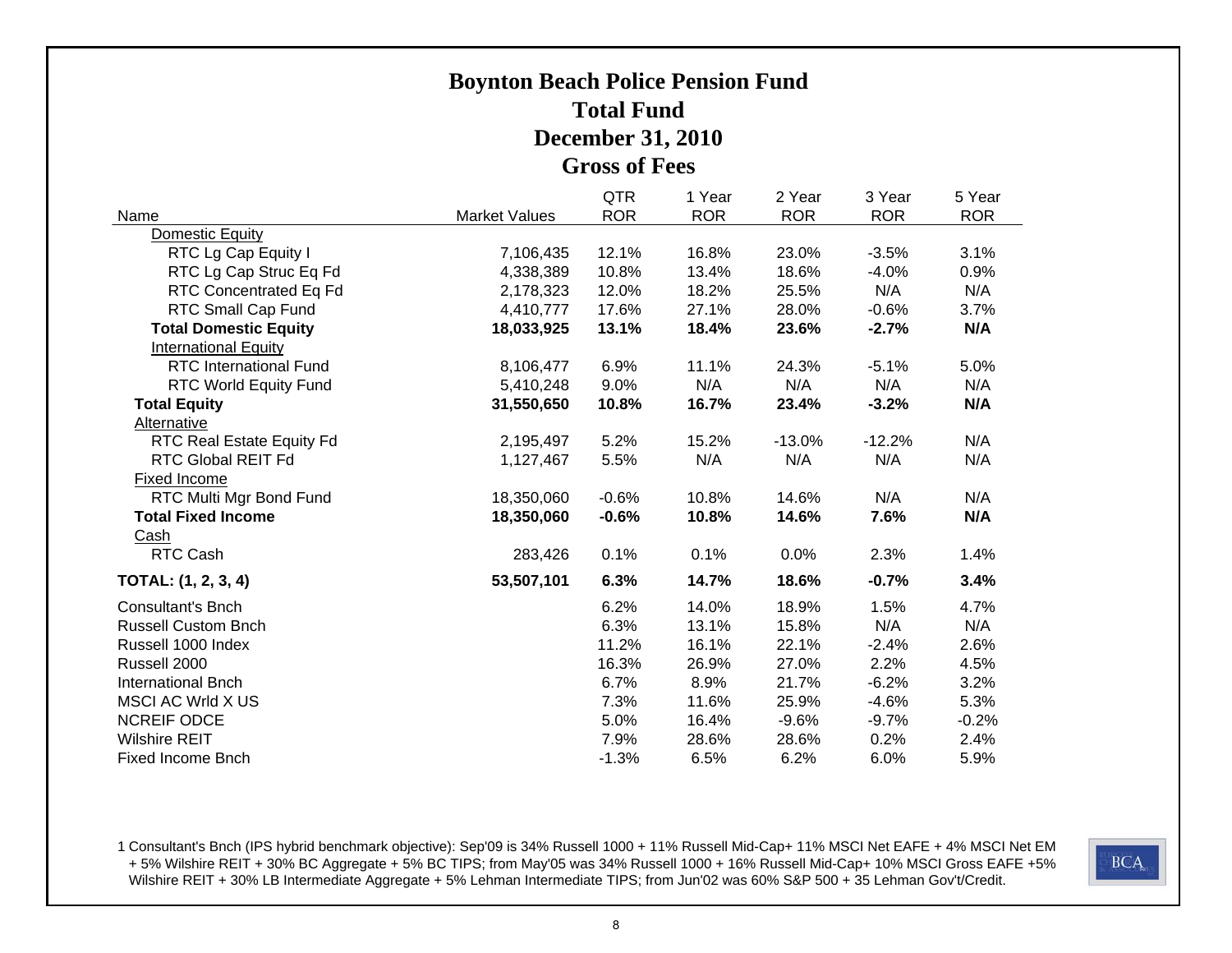### **Boynton Beach Police Pension Fund Total FundDecember 31, 2010 Gross of Fees**

2 Russell Custom Bnch: Sep'09 is 35% Russell 1000 + 10% Russell 2000 + 15% AIM Composite (90% MSCI NET EAFE + 10% MSCI Net EM) + 35% BC Aggregate + 5% NCREIF; from Jun'08 was 41% Russell 1000 + 10% Russell 2000 + 9% AIM Composite (90% MSCI NET EAFE + 10% MSCI Net EM) + 5% NCREIF + 35% LB Aggregate.

3 International Benchmark: from Jun'08 is 100% AIM Composite (90% MSCI Net EAFE + 10% MSCI Emerging Markets Net); prior was MSCI Gross EAFE.

4 Fixed Income Bnch (IPS fixed income hybrid) Sep'09 is 100% BC Aggregate; from May05 was 100% LB Intermediate Aggregate; from Jun'02 was 100% Lehman Gov't/Credit.

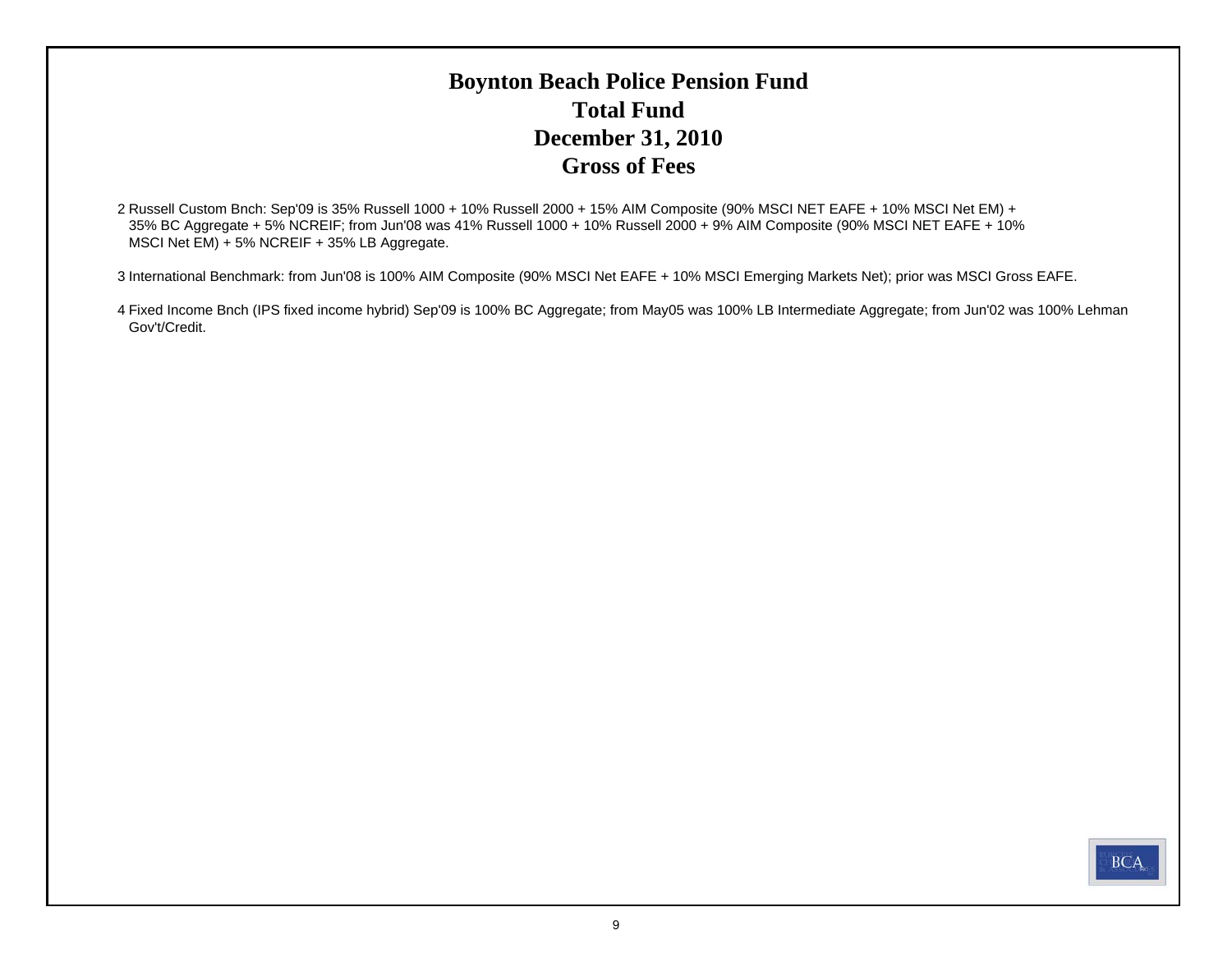#### **Boynton Beach Police Pension Fund Total Fund Fiscal Year Rates of Return September 30, 2002 Through December 31, 2010**



|    | $\overline{1}$<br><b>FISC</b><br>A1.<br>ำเวเ<br>. | 2010  | 2009 | 2008          | 2007 | 2006         | 2005              | 2004 | 2002<br>ZUUJ       |
|----|---------------------------------------------------|-------|------|---------------|------|--------------|-------------------|------|--------------------|
| TF | --<br>0.3 <sup>o</sup>                            | LL.O7 | ∪.∠∪ | 1705<br>ره. ا | ு.∠  | 7.05<br>1.0. | $\Omega$<br>11.03 | 0.1. | $\sim$ 00<br>1.3.3 |

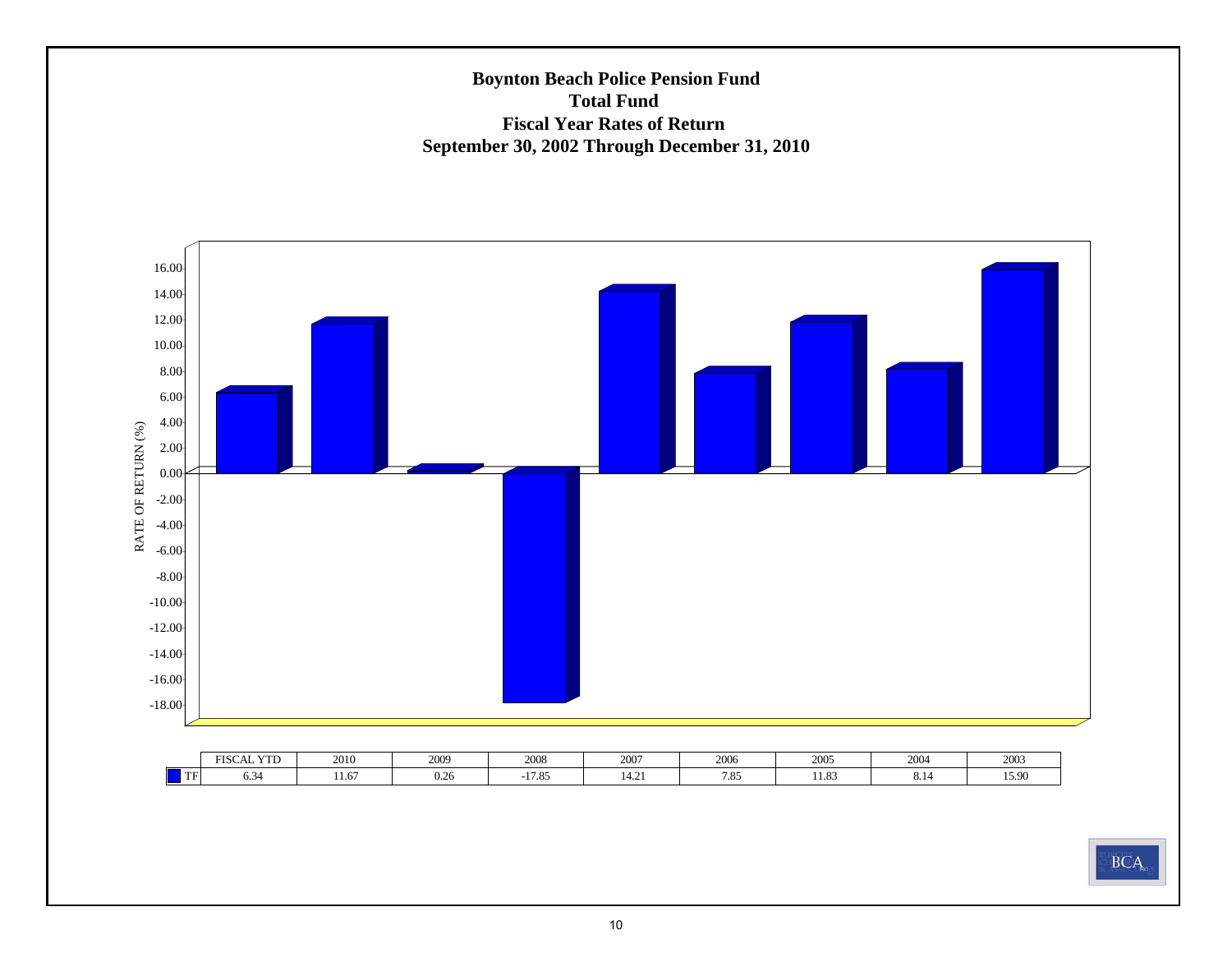**Boynton Beach Police Pension Fund Quartile Ranking Total Fund Versus Balanced Aggressive December 31, 2005 Through December 31, 2010**



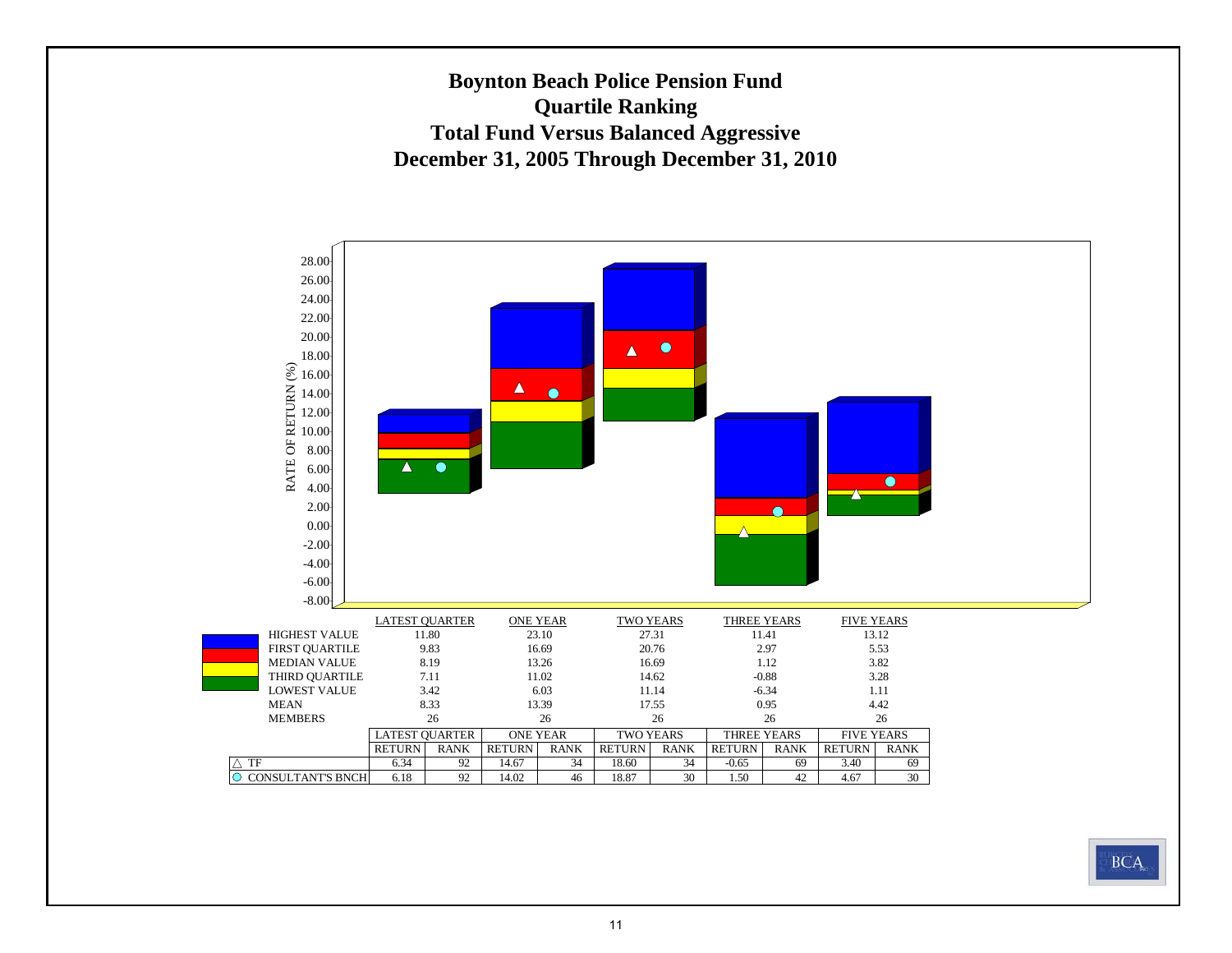

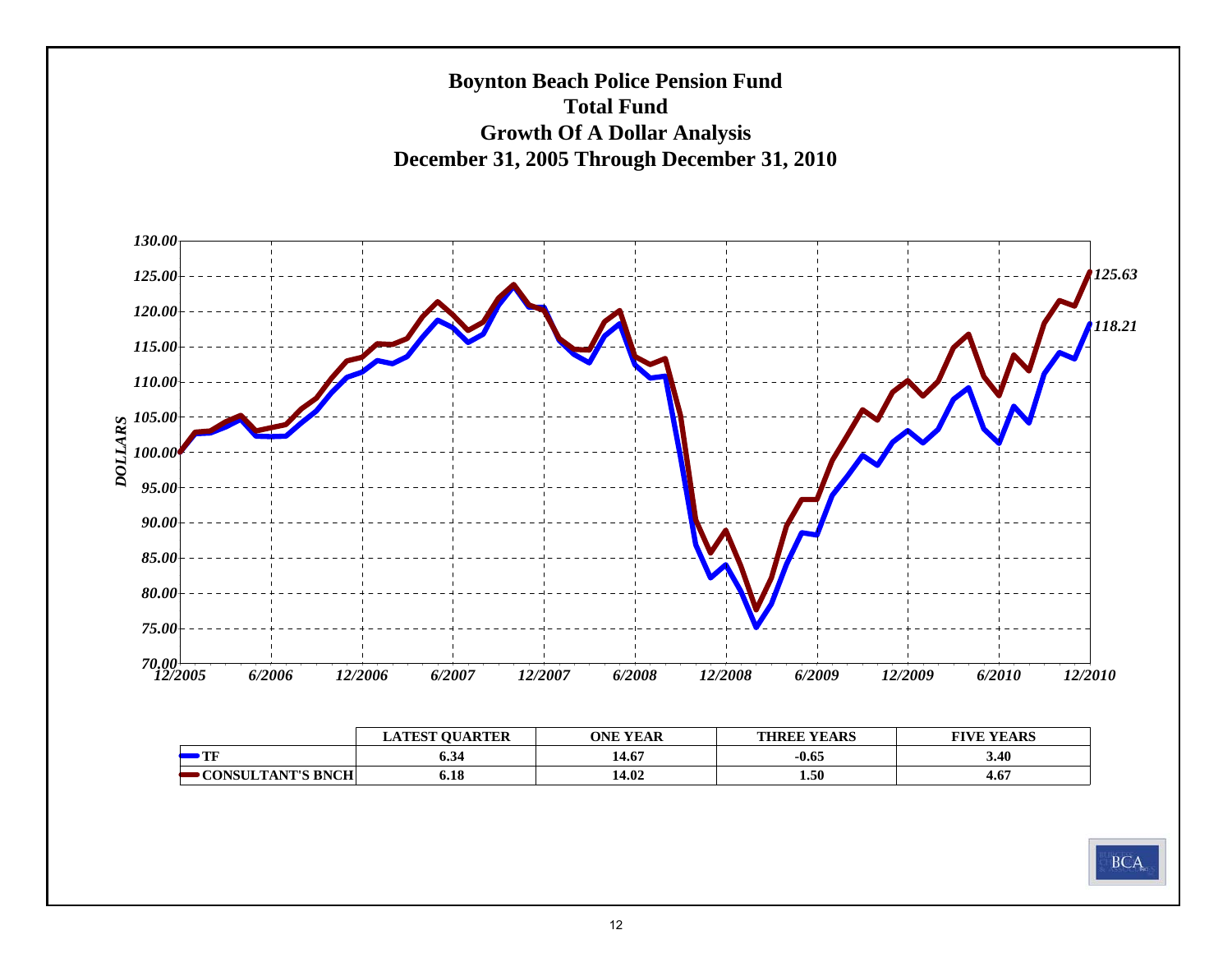## **Boynton Beach Police Pension Fund RTC Lg Cap Equity I Performance Profile Through December 31, 2010**

|                         | <b>ENDED</b> | <b>RETURN</b> |
|-------------------------|--------------|---------------|
| <b>BEST OUARTER</b>     | 9/2009       | 16.41         |
| <b>WORST OUARTER</b>    | 12/2008      | $-23.00$      |
| <b>BEST 4 QUARTERS</b>  | 12/2009      | 29.65         |
| <b>WORST 4 OUARTERS</b> | 12/2008      | $-40.56$      |

| TOTAL # OF PERIODS:    | 60 |
|------------------------|----|
| # OF POSITIVE PERIODS: | 37 |
| # OF NEGATIVE PERIODS: | 23 |

|                       | <b>OUARTER</b> |             |              |              |              |
|-----------------------|----------------|-------------|--------------|--------------|--------------|
|                       | TО             | <b>ONE</b>  | TWO          | <b>THREE</b> | <b>FIVE</b>  |
|                       | <b>DATE</b>    | <b>YEAR</b> | <b>YEARS</b> | <b>YEARS</b> | <b>YEARS</b> |
| <b>TOTAL FUND</b>     | 12.14          | 16.78       | 23.05        | $-3.45$      | 3.07         |
| RUSSELL 1000 INDEX    | 11.19          | 16.10       | 22.11        | $-2.37$      | 2.59         |
| <b>EXCESS</b>         | 0.95           | 0.68        | 0.94         | $-1.08$      | 0.49         |
| <b>RISKLESS INDEX</b> | 0.04           | 0.13        | 0.17         | 0.79         | 2.43         |
| <b>REAL ROR</b>       | 11.82          | 15.19       | 20.57        | $-4.73$      | 0.93         |

|                   |               | <b>UNIVERSE</b> | <b>STD</b> | SHARPE       |         |             |           | <b>INFO</b>  |
|-------------------|---------------|-----------------|------------|--------------|---------|-------------|-----------|--------------|
| <b>PERIOD</b>     | <b>RETURN</b> | <b>RANKING</b>  | DEV        | <b>RATIO</b> | ALPHA   | <b>BETA</b> | R-SOUARED | <b>RATIO</b> |
| <b>ONE YEAR</b>   | 16.78         | 26              | 19.34      | 0.86         | 0.15    | 1.03        | 99.52     | 0.48         |
| TWO YEARS         | 23.05         | 33              | 20.17      | 1.13         | 0.77    | 00.1        | 99.24     | 0.44         |
| THREE YEARS       | $-3.45$       | 82              | 23.01      | $-0.18$      | $-0.92$ | 1.03        | 99.11     | $-0.42$      |
| <b>FIVE YEARS</b> | 3.07          | 54              | 18.67      | 0.03         | 0.54    | 1.03        | 98.67     | 0.26         |

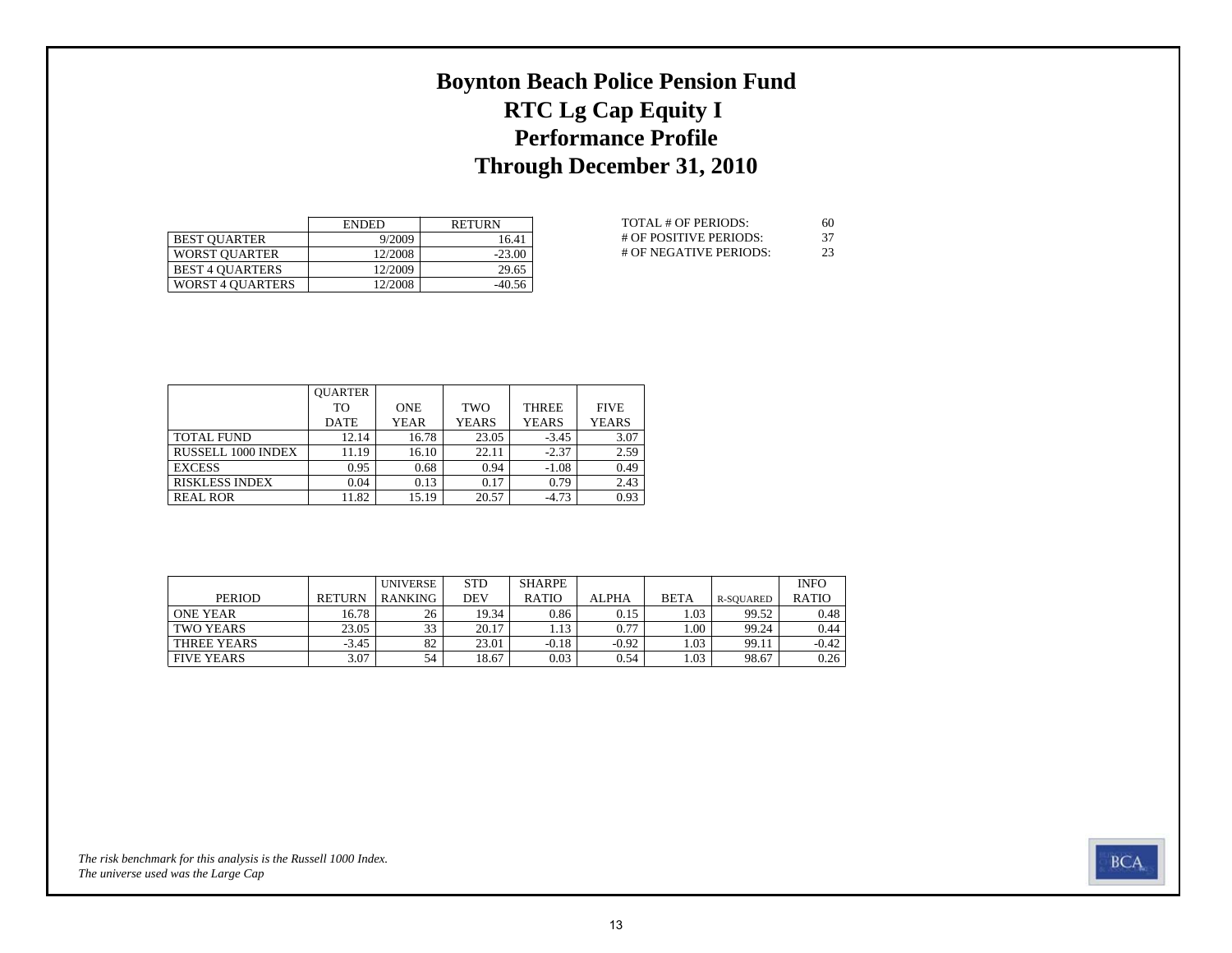### **Boynton Beach Police Pension Fund RTC Lg Cap Equity I Performance in Rising and Declining Markets December 31, 2005 Through December 31, 2010**

#### UP MARKET PERFORMANCE

DOWN MARKET PERFORMANCE



|                           | ONE YEAR | THREE YEARS | <b>FIVE YEARS</b> |
|---------------------------|----------|-------------|-------------------|
| <b>TOTAL FUND</b>         | 46.82    | 72.34       | 50.93             |
| <b>RUSSELL 1000 INDEX</b> | 45.00    | 70.68       | 48.43             |
| <b>DIFFERENCE</b>         | 1.82     | 1.66        | 2.50              |
| <b>RATIO</b>              | 1.04     | 1.02        | 1.05              |
| <b>UP PERIODS</b>         |          |             | 39                |



|                     | <b>ONE YEAR</b> | THREE YEARS | <b>FIVE YEARS</b> |
|---------------------|-----------------|-------------|-------------------|
| <b>TOTAL FUND</b>   | $-20.46$        | $-57.10$    | -49 24            |
| RUSSELL 1000 INDEX  | $-19.93$        | $-55.34$    | $-48.34$          |
| <b>DIFFERENCE</b>   | $-0.53$         | $-1.76$     | $-0.90$           |
| <b>RATIO</b>        | 1.03            | 1.03        | 1.02              |
| <b>DOWN PERIODS</b> |                 |             |                   |

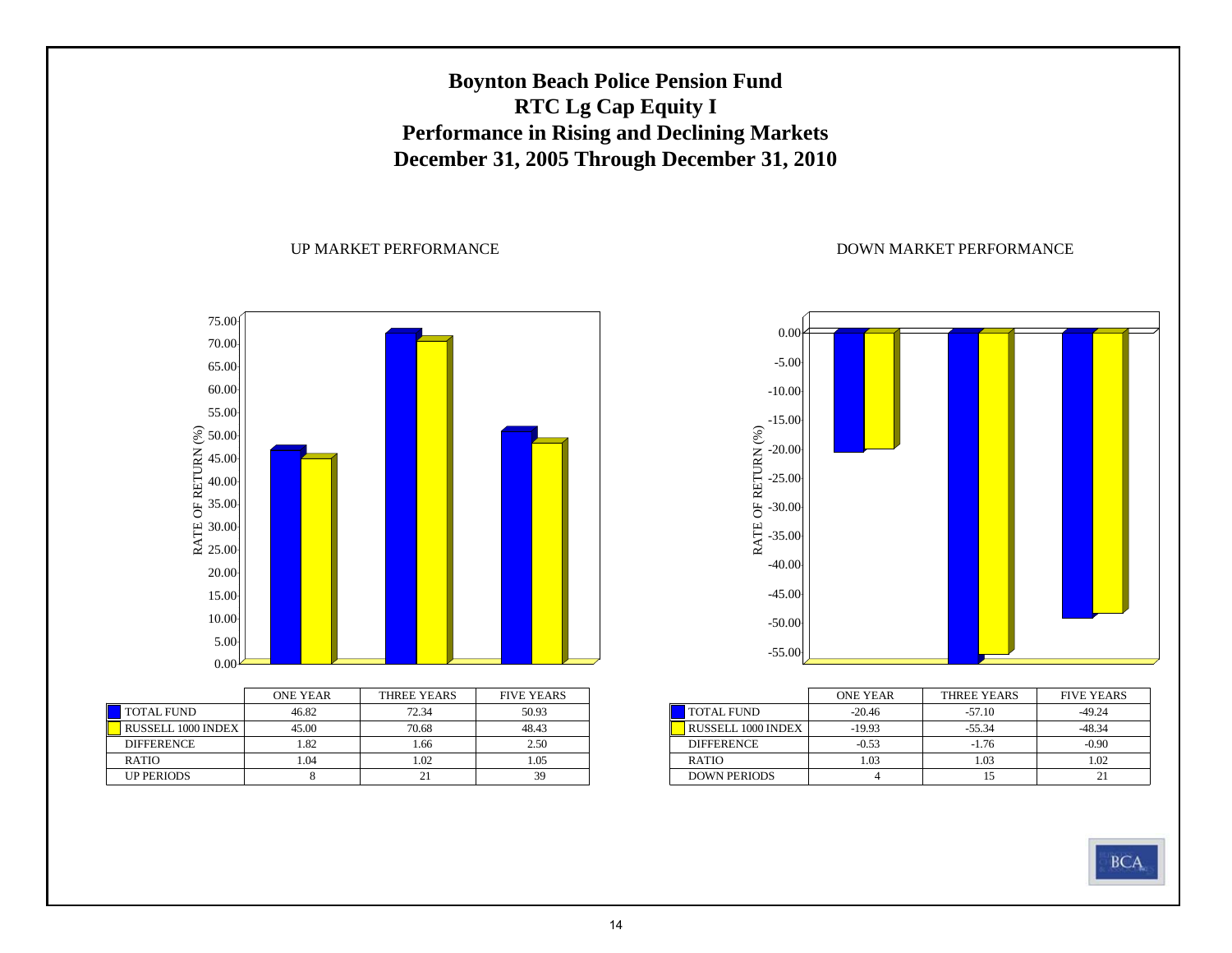## **Boynton Beach Police Pension Fund RTC Lg Cap Struc Eq Fd Performance Profile Through December 31, 2010**

|                         | <b>ENDED</b> | <b>RETURN</b> |
|-------------------------|--------------|---------------|
| <b>BEST OUARTER</b>     | 6/2009       | 15.65         |
| <b>WORST OUARTER</b>    | 12/2008      | $-20.30$      |
| <b>BEST 4 OUARTERS</b>  | 12/2009      | 24.05         |
| <b>WORST 4 OUARTERS</b> | 12/2008      | $-37.08$      |

| TOTAL # OF PERIODS:    | 60 |
|------------------------|----|
| # OF POSITIVE PERIODS: | 38 |
| # OF NEGATIVE PERIODS: | 22 |

|                       | <b>OUARTER</b> |             |              |              |              |
|-----------------------|----------------|-------------|--------------|--------------|--------------|
|                       | TО             | <b>ONE</b>  | TWO          | <b>THREE</b> | <b>FIVE</b>  |
|                       | <b>DATE</b>    | <b>YEAR</b> | <b>YEARS</b> | <b>YEARS</b> | <b>YEARS</b> |
| <b>TOTAL FUND</b>     | 10.82          | 13.38       | 18.59        | $-3.99$      | 0.91         |
| RUSSELL 1000 INDEX    | 11.19          | 16.10       | 22.11        | $-2.37$      | 2.59         |
| <b>EXCESS</b>         | $-0.37$        | $-2.72$     | $-3.51$      | $-1.62$      | $-1.68$      |
| <b>RISKLESS INDEX</b> | 0.04           | 0.13        | 0.17         | 0.79         | 2.43         |
| <b>REAL ROR</b>       | 10.50          | 11.83       | 16.20        | $-5.28$      | $-1.21$      |

|                   |               | <b>UNIVERSE</b> | <b>STD</b> | <b>SHARPE</b> |              |             |           | <b>INFO</b>  |
|-------------------|---------------|-----------------|------------|---------------|--------------|-------------|-----------|--------------|
| <b>PERIOD</b>     | <b>RETURN</b> | <b>RANKING</b>  | DEV        | <b>RATIO</b>  | <b>ALPHA</b> | <b>BETA</b> | R-SOUARED | <b>RATIO</b> |
| <b>ONE YEAR</b>   | 13.38         | 68              | 17.83      | 0.74          | $-1.76$      | 0.95        | 99.34     | $-1.50$      |
| TWO YEARS         | 18.59         | 75              | 19.58      | 0.94          | $-2.41$      | 0.97        | 99.06     | $-1.52$      |
| THREE YEARS       | $-3.99$       | 88              | 22.03      | $-0.22$       | $-1.72$      | 0.98        | 98.88     | $-0.73$      |
| <b>FIVE YEARS</b> | 0.91          | 95              | 17.89      | $-0.08$       | $-1.65$      | 0.99        | 98.82     | $-0.85$      |

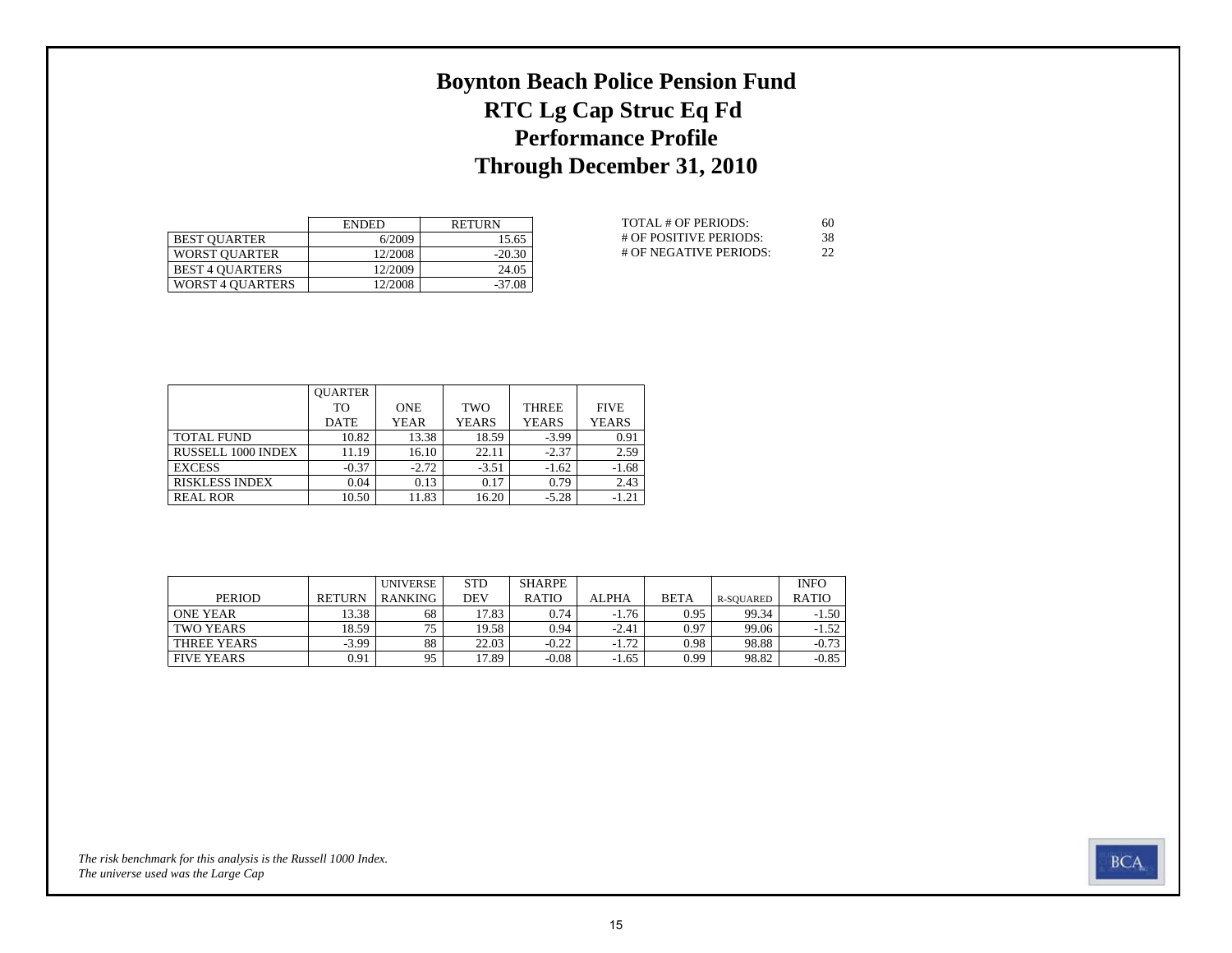### **Boynton Beach Police Pension Fund RTC Lg Cap Struc Eq Fd Performance in Rising and Declining Markets December 31, 2005 Through December 31, 2010**

#### UP MARKET PERFORMANCE

DOWN MARKET PERFORMANCE



|                           | ONE YEAR | THREE YEARS | <b>FIVE YEARS</b> |
|---------------------------|----------|-------------|-------------------|
| <b>TOTAL FUND</b>         | 40.88    | 67.23       | 46.35             |
| <b>RUSSELL 1000 INDEX</b> | 45.00    | 70.68       | 48.43             |
| <b>DIFFERENCE</b>         | $-4.11$  | $-3.45$     | $-2.08$           |
| <b>RATIO</b>              | 0.91     | 0.95        | 0.96              |
| <b>UP PERIODS</b>         |          |             | 39                |



|                           | ONE YEAR | THREE YEARS | <b>FIVE YEARS</b> |
|---------------------------|----------|-------------|-------------------|
| <b>TOTAL FUND</b>         | $-19.52$ | $-55.85$    | $-49.41$          |
| <b>RUSSELL 1000 INDEX</b> | $-19.93$ | $-55.34$    | -48.34            |
| <b>DIFFERENCE</b>         | 0.41     | $-0.51$     | $-1.07$           |
| <b>RATIO</b>              | 0.98     | 1.01        | 1.02              |
| <b>DOWN PERIODS</b>       |          |             |                   |

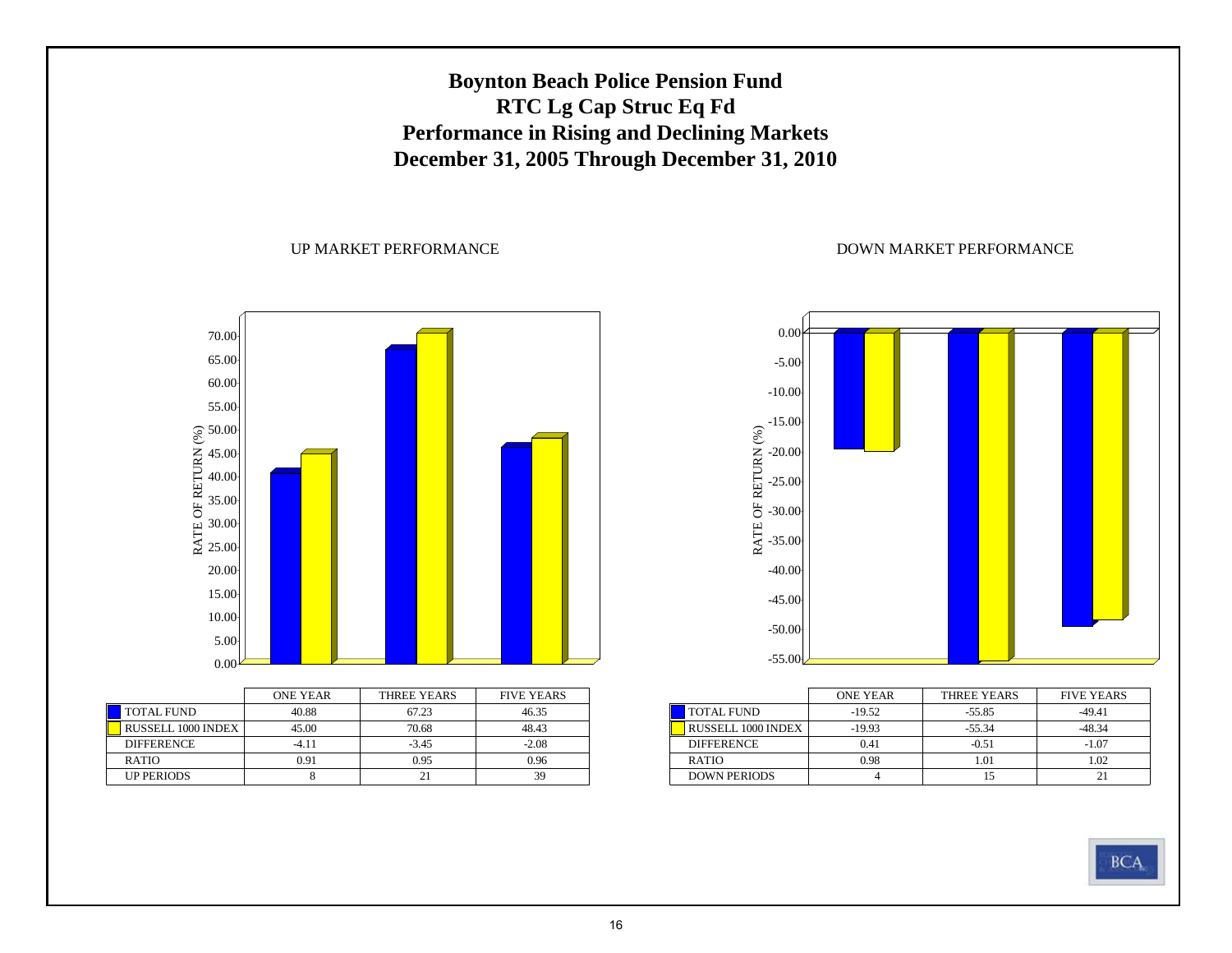## **Boynton Beach Police Pension Fund RTC Concentrated Eq Fd Performance Profile Through December 31, 2010**

|                         | <b>ENDED</b> | <b>RETURN</b> |
|-------------------------|--------------|---------------|
| <b>BEST OUARTER</b>     | 6/2009       | 15.37         |
| <b>WORST OUARTER</b>    | 6/2010       | $-10.70$      |
| <b>BEST 4 OUARTERS</b>  | 12/2009      | 33.21         |
| <b>WORST 4 OUARTERS</b> | 12/2010      | 18.21         |

| TOTAL # OF PERIODS:    | 24 |
|------------------------|----|
| # OF POSITIVE PERIODS: | 16 |
| # OF NEGATIVE PERIODS: | 8  |

|                           | <b>OUARTER</b> |            |              |
|---------------------------|----------------|------------|--------------|
|                           | TО             | <b>ONE</b> | <b>TWO</b>   |
|                           | <b>DATE</b>    | YEAR       | <b>YEARS</b> |
| <b>TOTAL FUND</b>         | 12.02          | 18.21      | 25.49        |
| <b>RUSSELL 1000 INDEX</b> | 11.19          | 16.10      | 22.11        |
| <b>EXCESS</b>             | 0.83           | 2.12       | 3.38         |
| <b>RISKLESS INDEX</b>     | 0.04           | 0.13       | 0.17         |
| <b>REAL ROR</b>           | 11.70          | 16.60      | 22.97        |

|                  |               | UNIVERSE  | STD       | <b>SHARPE</b> |       |             |           | <b>INFO</b>  |
|------------------|---------------|-----------|-----------|---------------|-------|-------------|-----------|--------------|
| <b>PERIOD</b>    | <b>RETURN</b> | RANKING . | DEV       | RATIO         | ALPHA | <b>BETA</b> | R-SOUARED | <b>RATIO</b> |
| <b>ONE YEAR</b>  | 18.21         | 14        | $19.22$ . | 0.94          | ر ب   | . 03        | 99.04     | 0.99         |
| <b>TWO YEARS</b> | 25.49         |           | 19.21     | 32<br>ے د. 1  | 272   | 0.95        | 98.19     | 0.93         |

*The universe used was the Large Cap The risk benchmark for this analysis is the Russell 1000 Index.*

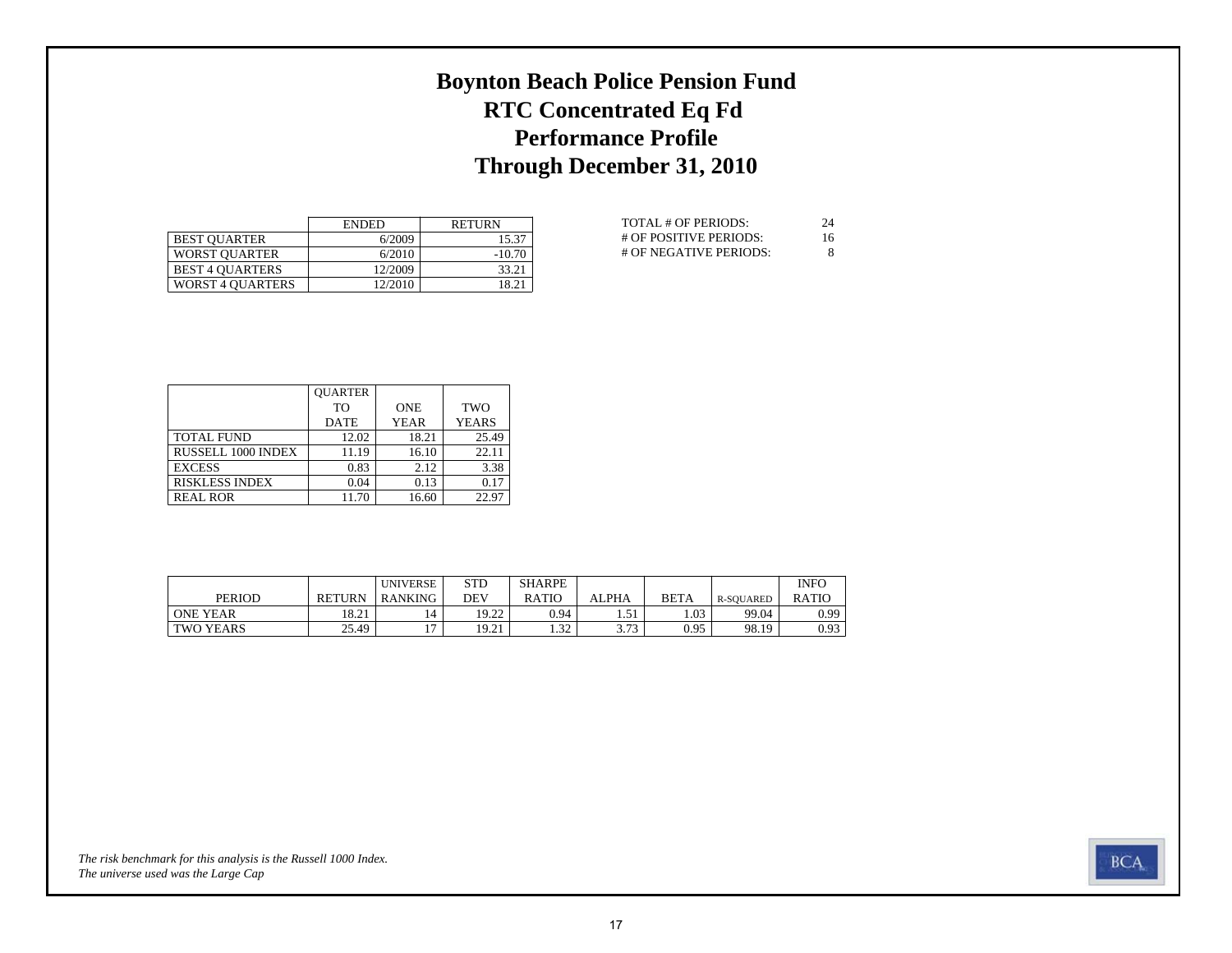### **Boynton Beach Police Pension Fund RTC Concentrated Eq Fd Performance in Rising and Declining Markets December 31, 2009 Through December 31, 2010**

#### UP MARKET PERFORMANCE

#### DOWN MARKET PERFORMANCE



|                    | <b>ONE YEAR</b> |
|--------------------|-----------------|
| <b>TOTAL FUND</b>  | 47.30           |
| RUSSELL 1000 INDEX | 45.00           |
| <b>DIFFERENCE</b>  | 2.31            |
| <b>RATIO</b>       | 1.05            |
| <b>UP PERIODS</b>  |                 |



|                     | <b>ONE YEAR</b> |
|---------------------|-----------------|
| <b>TOTAL FUND</b>   | $-19.75$        |
| RUSSELL 1000 INDEX  | $-19.93$        |
| <b>DIFFERENCE</b>   | 0.18            |
| <b>RATIO</b>        | 0.99            |
| <b>DOWN PERIODS</b> |                 |

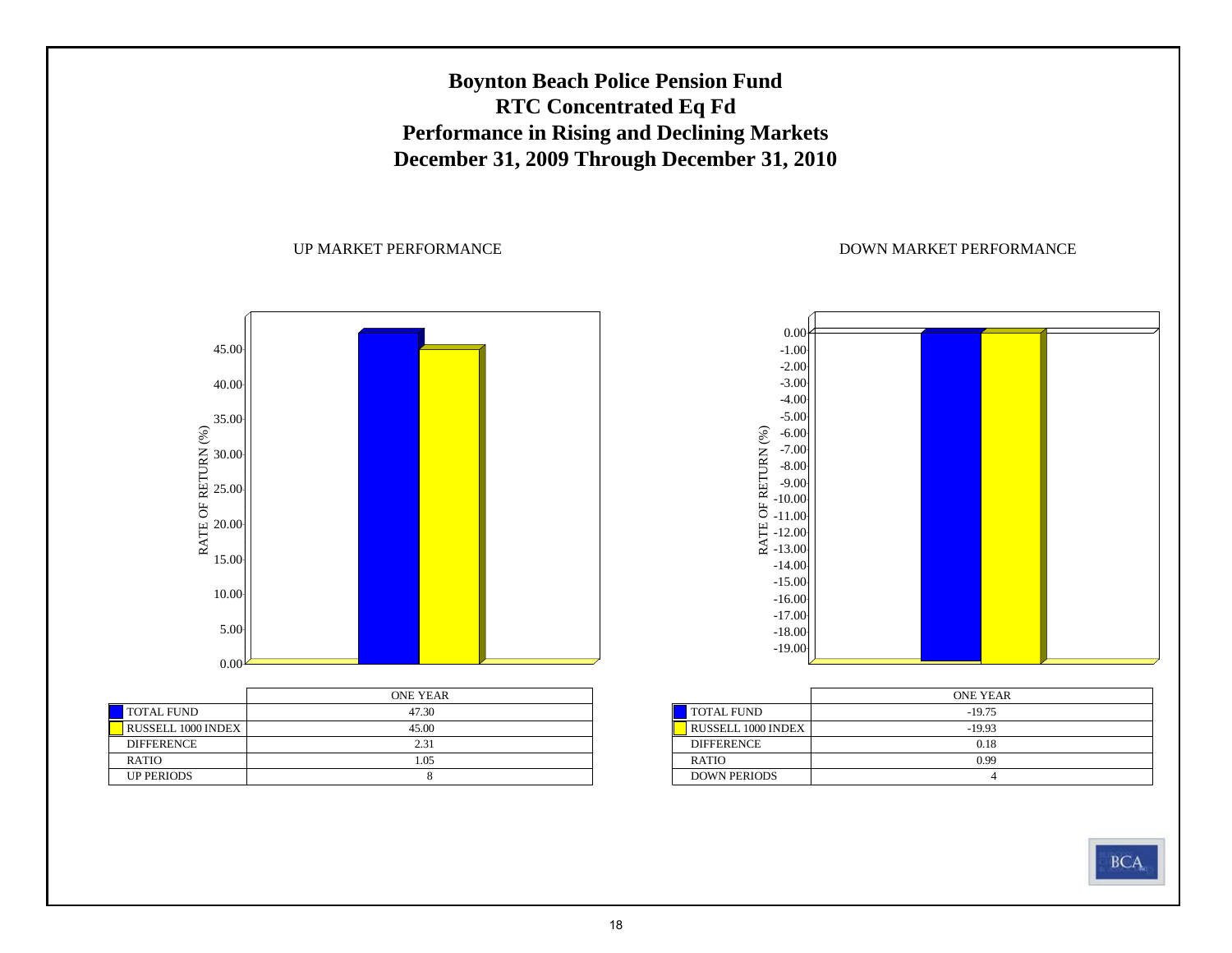## **Boynton Beach Police Pension Fund RTC Small Cap Fund Performance Profile Through December 31, 2010**

|                         | <b>ENDED</b> | <b>RETURN</b> |
|-------------------------|--------------|---------------|
| <b>BEST OUARTER</b>     | 6/2009       | 17.61         |
| <b>WORST OUARTER</b>    | 12/2008      | $-24.65$      |
| <b>BEST 4 OUARTERS</b>  | 12/2009      | 28.88         |
| <b>WORST 4 OUARTERS</b> | 12/2008      | $-40.02$      |

| TOTAL # OF PERIODS:    | 60 |
|------------------------|----|
| # OF POSITIVE PERIODS: | 38 |
| # OF NEGATIVE PERIODS: | 22 |

|                       | <b>OUARTER</b> |             |              |              |              |
|-----------------------|----------------|-------------|--------------|--------------|--------------|
|                       | TО             | <b>ONE</b>  | TWO          | <b>THREE</b> | <b>FIVE</b>  |
|                       | <b>DATE</b>    | <b>YEAR</b> | <b>YEARS</b> | <b>YEARS</b> | <b>YEARS</b> |
| <b>TOTAL FUND</b>     | 17.56          | 27.10       | 27.99        | $-0.59$      | 3.70         |
| RUSSELL 2000          | 16.25          | 26.85       | 27.01        | 2.22         | 4.47         |
| <b>EXCESS</b>         | 1.31           | 0.25        | 0.97         | $-2.81$      | $-0.78$      |
| <b>RISKLESS INDEX</b> | 0.04           | 0.13        | 0.17         | 0.79         | 2.43         |
| <b>REAL ROR</b>       | 17.23          | 25.39       | 25.40        | $-1.88$      | 1.55         |

|                   |               | <b>UNIVERSE</b> | <b>STD</b> | <b>SHARPE</b> |         |             |                  | <b>INFO</b>  |
|-------------------|---------------|-----------------|------------|---------------|---------|-------------|------------------|--------------|
| <b>PERIOD</b>     | <b>RETURN</b> | <b>RANKING</b>  | DEV        | <b>RATIO</b>  | ALPHA   | <b>BETA</b> | <b>R-SOUARED</b> | <b>RATIO</b> |
| <b>ONE YEAR</b>   | 27.10         | 56              | 22.98      |               | 0.46    | 0.99        | 99.71            |              |
| TWO YEARS         | 27.99         | 72              | 23.95      | .16           | 2.39    | 0.92        | 98.89            | 0.08         |
| THREE YEARS       | $-0.59$       | 82              | 26.54      | $-0.05$       | $-2.82$ | 0.94        | 96.30            | $-0.60$      |
| <b>FIVE YEARS</b> | 3.70          | 79              | 21.96      | 0.06          | $-0.70$ | 0.94        | 96.04            | $-0.24$      |

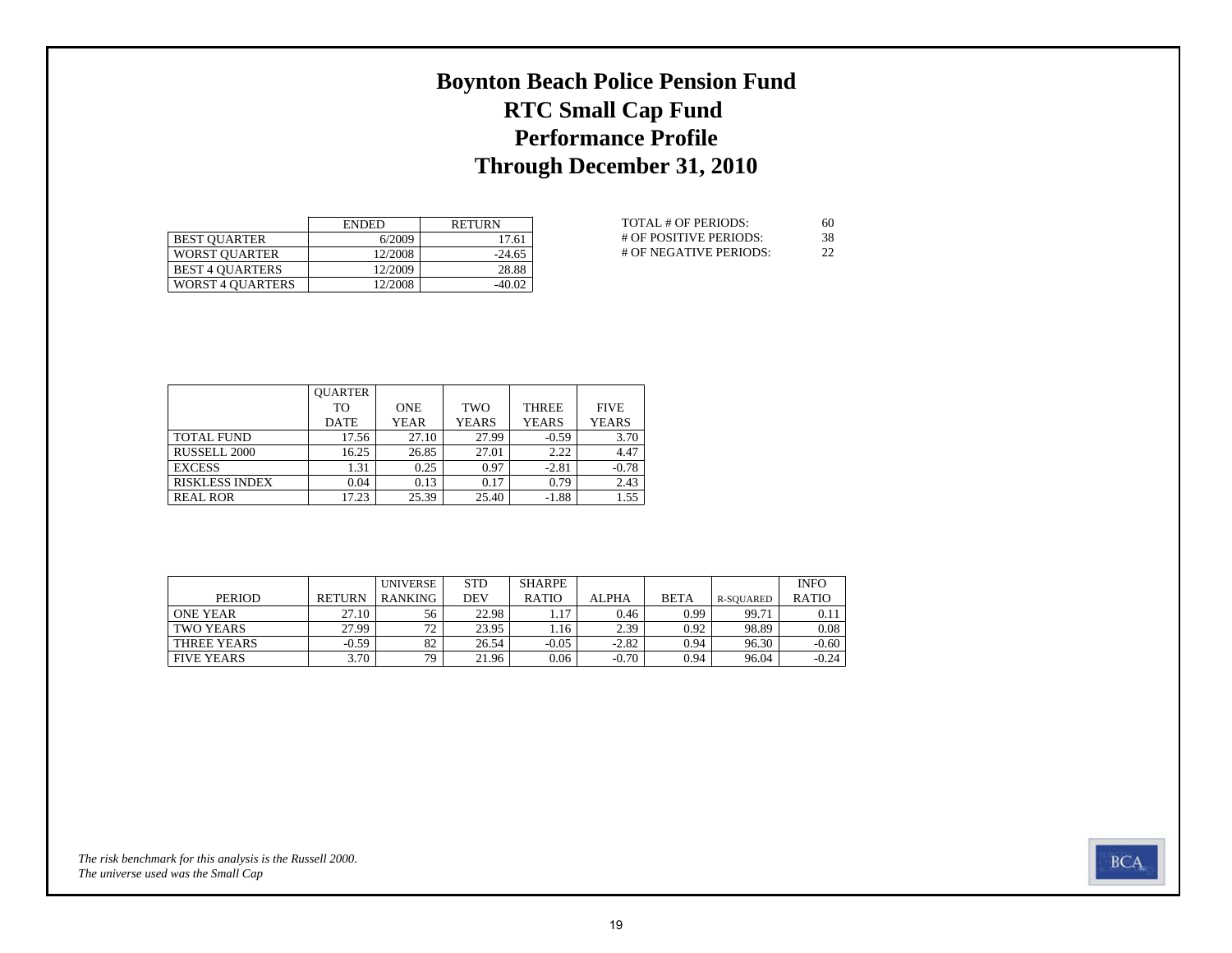### **Boynton Beach Police Pension Fund RTC Small Cap Fund Performance in Rising and Declining Markets December 31, 2005 Through December 31, 2010**

#### UP MARKET PERFORMANCE





|                   | UNE YEAR | IHKEE YEAKS | FIVE YEARS |
|-------------------|----------|-------------|------------|
| <b>TOTAL FUND</b> | 67.07    | 82.83       | 64.74      |
| RUSSELL 2000      | 66.84    | 95.85       | 71.26      |
| <b>DIFFERENCE</b> | 0.23     | $-13.02$    | $-6.52$    |
| <b>RATIO</b>      | .00      | 0.86        | 0.91       |
| <b>UP PERIODS</b> |          | 23          | 38         |



|                     | <b>ONE YEAR</b> | THREE YEARS | <b>FIVE YEARS</b> |
|---------------------|-----------------|-------------|-------------------|
| <b>TOTAL FUND</b>   | $-23.92$        | $-66.17$    | $-53.39$          |
| <b>RUSSELL 2000</b> | $-23.96$        | $-67.64$    | $-55.51$          |
| <b>DIFFERENCE</b>   | 0.04            | 1.47        | 2.13              |
| <b>RATIO</b>        | 1.00            | 0.98        | 0.96              |
| <b>DOWN PERIODS</b> |                 |             | つつ                |

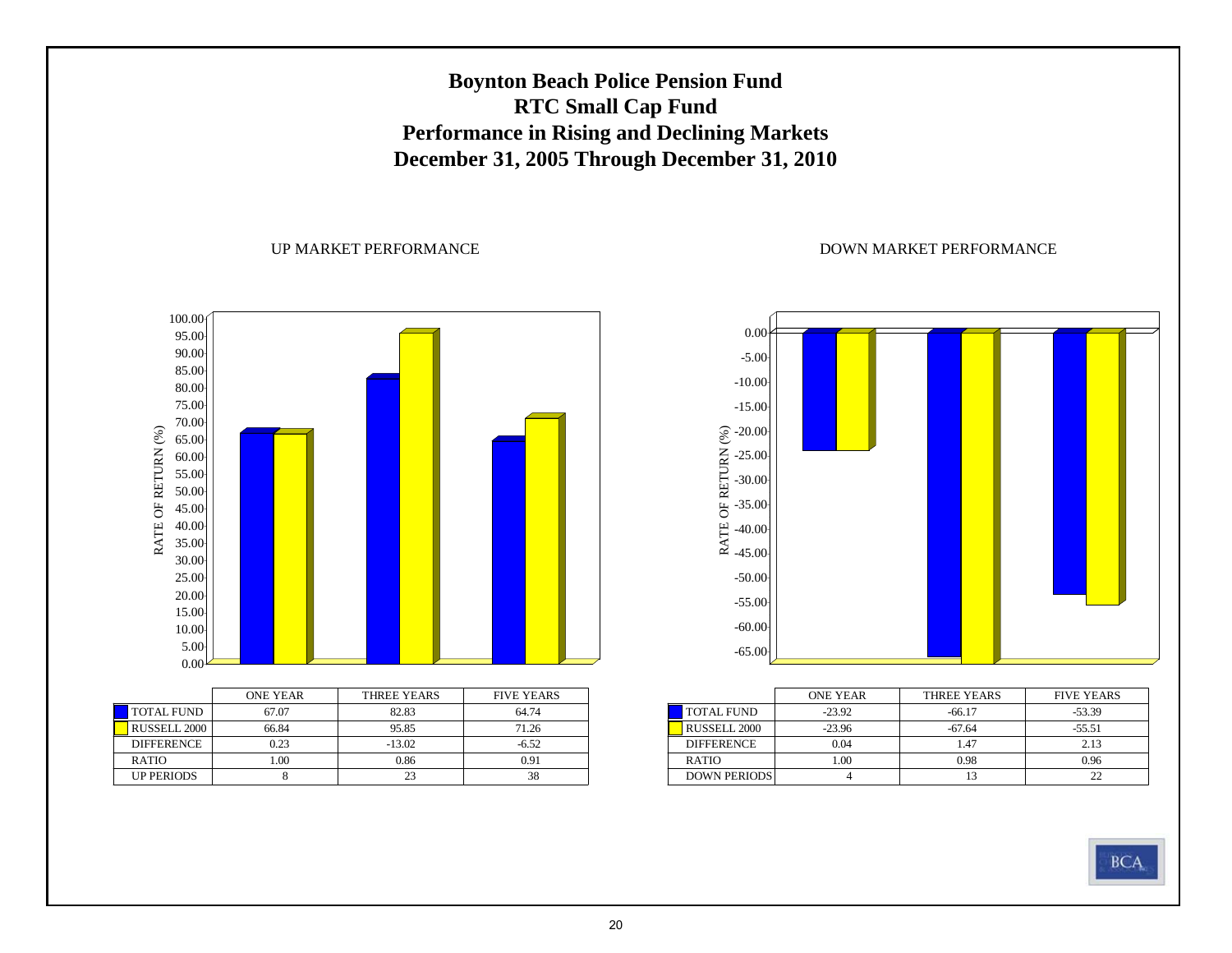## **Boynton Beach Police Pension Fund RTC International Fund Performance Profile Through December 31, 2010**

|                         | <b>ENDED</b> | <b>RETURN</b> |
|-------------------------|--------------|---------------|
| <b>BEST OUARTER</b>     | 6/2009       | 26.50         |
| <b>WORST OUARTER</b>    | 9/2008       | $-21.65$      |
| <b>BEST 4 OUARTERS</b>  | 12/2009      | 38.97         |
| <b>WORST 4 OUARTERS</b> | 12/2008      | -44.58        |

| TOTAL # OF PERIODS:    | 60 |
|------------------------|----|
| # OF POSITIVE PERIODS: | 34 |
| # OF NEGATIVE PERIODS: | 26 |

|                           | <b>OUARTER</b> |            |              |              |              |
|---------------------------|----------------|------------|--------------|--------------|--------------|
|                           | TО             | <b>ONE</b> | TWO          | <b>THREE</b> | <b>FIVE</b>  |
|                           | <b>DATE</b>    | YEAR       | <b>YEARS</b> | <b>YEARS</b> | <b>YEARS</b> |
| <b>TOTAL FUND</b>         | 6.93           | 11.12      | 24.27        | $-5.06$      | 4.97         |
| <b>INTERNATIONAL BNCH</b> | 6.70           | 8.87       | 21.67        | $-6.18$      | 3.18         |
| <b>EXCESS</b>             | 0.23           | 2.25       | 2.60         | 1.12         | 1.79         |
| <b>RISKLESS INDEX</b>     | 0.04           | 0.13       | 0.17         | 0.79         | 2.43         |
| <b>REAL ROR</b>           | 6.63           | 9.60       | 21.76        | $-6.33$      | 2.80         |

|                   |               | <b>UNIVERSE</b> | <b>STD</b> | <b>SHARPE</b> |                  |             |           | <b>INFO</b>  |
|-------------------|---------------|-----------------|------------|---------------|------------------|-------------|-----------|--------------|
| <b>PERIOD</b>     | <b>RETURN</b> | <b>RANKING</b>  | DEV        | <b>RATIO</b>  | ALPHA            | <b>BETA</b> | R-SOUARED | <b>RATIO</b> |
| <b>ONE YEAR</b>   | 11.12         |                 | 22.47      | 0.49          | 1.89             | 1.03        | 99.36     | 1.16         |
| TWO YEARS         | 24.27         | 32              | 24.88      | 0.97          | 1.33             | 1.05        | 98.38     | 0.72         |
| THREE YEARS       | $-5.06$       | 52              | 27.56      | $-0.21$       | $4.50^{\degree}$ | 1.03        | 98.86     | 0.45         |
| <b>FIVE YEARS</b> | 4.97          | 35              | 22.56      |               | 1.81             | 1.03        | 98.49     | 0.66         |

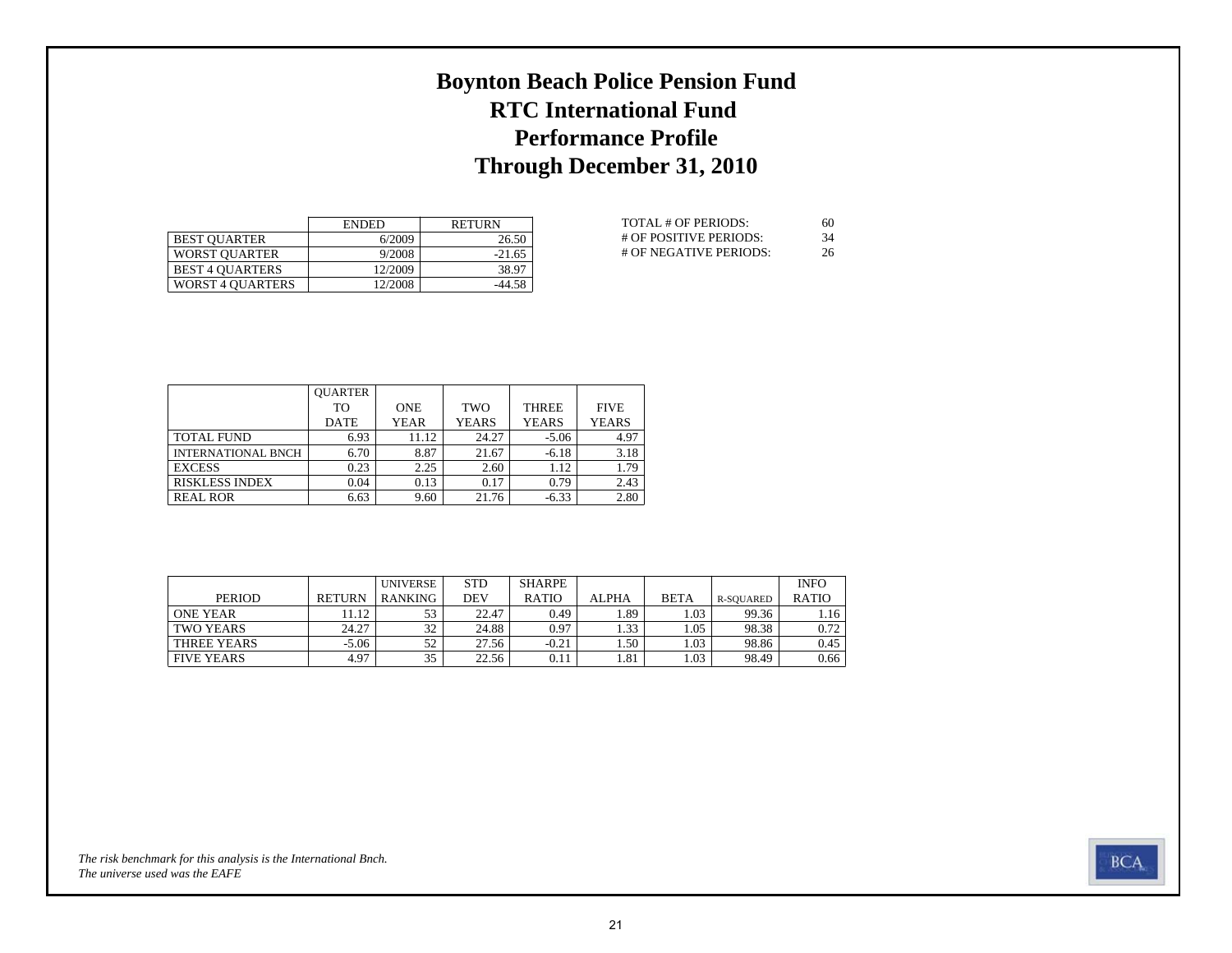

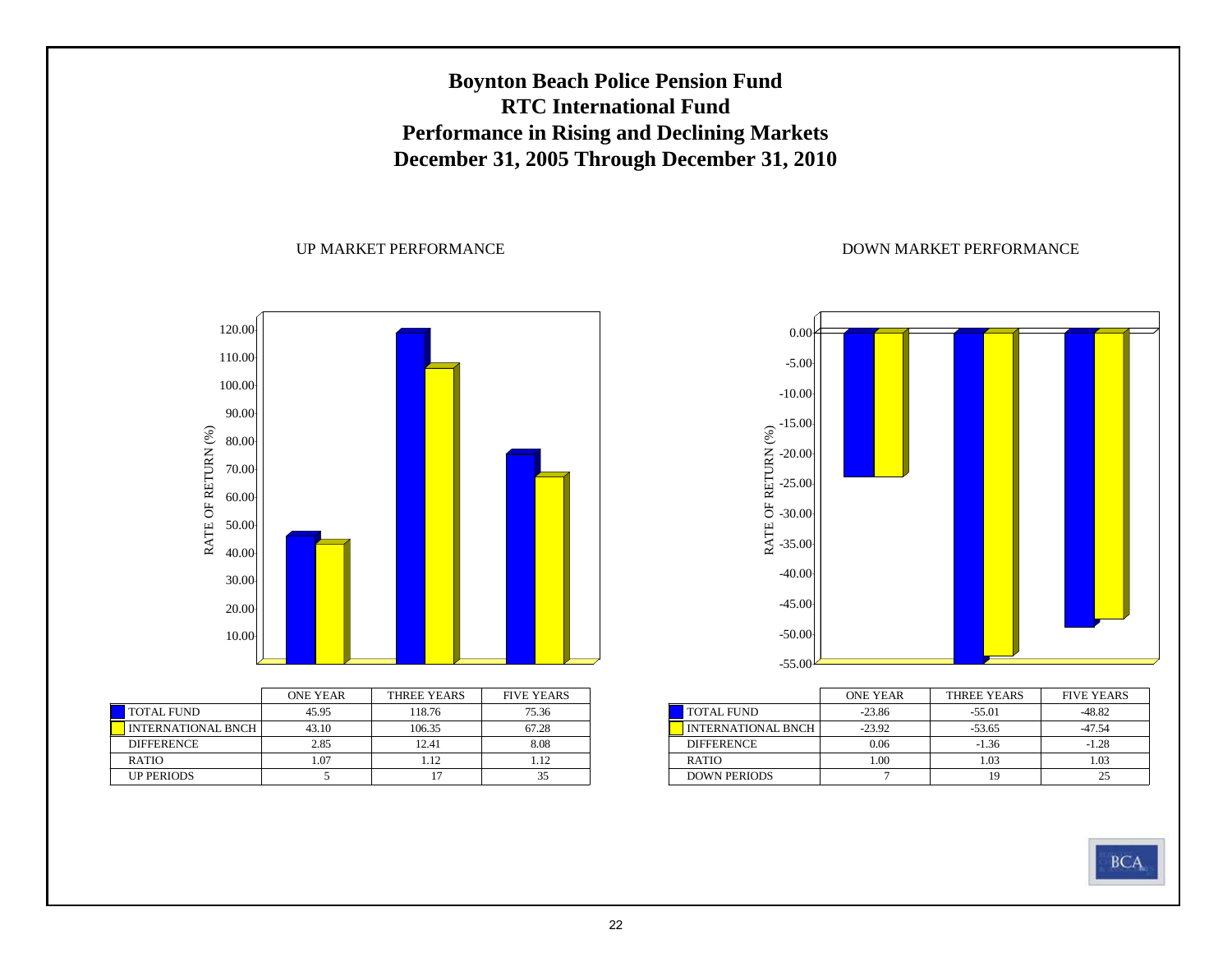

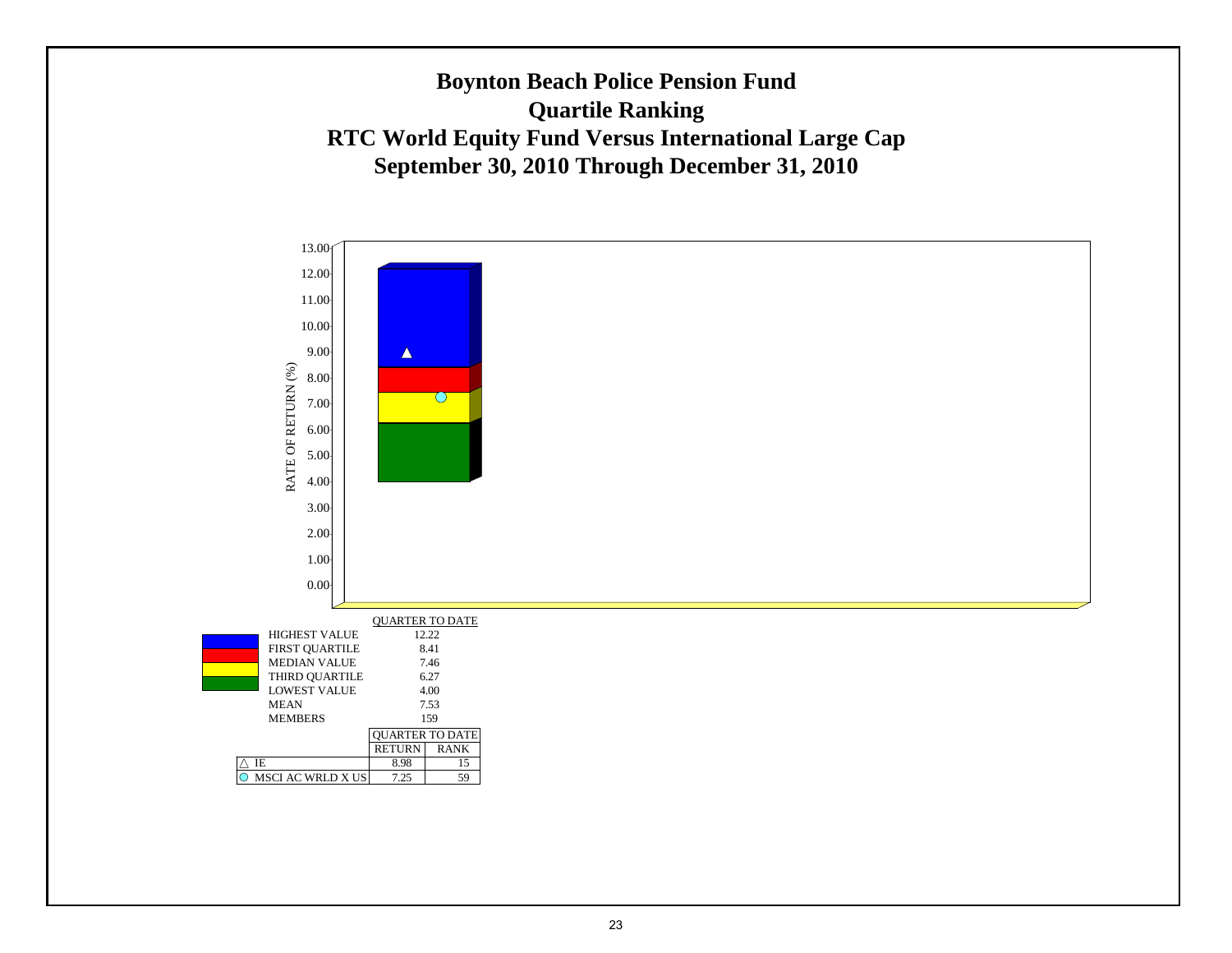## **Boynton Beach Police Pension Fund RTC Real Estate Equity Fd Performance Profile Through December 31, 2010**

|                         | <b>ENDED</b> | <b>RETURN</b> |
|-------------------------|--------------|---------------|
| <b>BEST OUARTER</b>     | 12/2010      | 5.23          |
| <b>WORST OUARTER</b>    | 3/2009       | $-14.59$      |
| <b>BEST 4 OUARTERS</b>  | 12/2010      | 15.20         |
| <b>WORST 4 OUARTERS</b> | 12/2009      | $-34.26$      |

| TOTAL # OF PERIODS:    | 12 |
|------------------------|----|
| # OF POSITIVE PERIODS: | 6  |
| # OF NEGATIVE PERIODS: | 6  |

|                          | <b>OUARTER</b> |             |              |              |
|--------------------------|----------------|-------------|--------------|--------------|
|                          | T <sub>O</sub> | <b>ONE</b>  | TWO          | <b>THREE</b> |
|                          | <b>DATE</b>    | <b>YEAR</b> | <b>YEARS</b> | <b>YEARS</b> |
| RTC REAL ESTATE EQUITY F | 5.23           | 15.20       | $-12.97$     | $-12.20$     |
| <b>NCREIF ODCE</b>       | 4.99           | 16.36       | $-9.60$      | $-9.73$      |
| <b>EXCESS</b>            | 0.24           | $-1.16$     | $-3.37$      | $-2.47$      |
| <b>RISKLESS INDEX</b>    | 0.04           | 0.13        | 0.17         | 0.79         |
| <b>REAL ROR</b>          | 4.93           | 13.64       | $-14.88$     | $-13.44$     |

|                    |               | <b>UNIVERSE</b> | ${\tt STL}$ | <b>SHARPE</b> |                                      |             |             | <b>INFO</b>  |
|--------------------|---------------|-----------------|-------------|---------------|--------------------------------------|-------------|-------------|--------------|
| PERIOD             | <b>RETURN</b> | <b>RANKING</b>  | DEV         | RATIO         | ALPHA                                | <b>BETA</b> | R-SOUARED   | <b>RATIO</b> |
| <b>THREE YEARS</b> | 12.20<br>- 1  | QQ              | 13.49       | $-0.96$       | $\overline{\phantom{a}}$<br>- 1<br>. | 0.08        | QQ<br>99.10 | 50<br>رر.ر   |

*The universe used was the MS Real Estate. The risk benchmark for this analysis is the NCREIF ODCE.*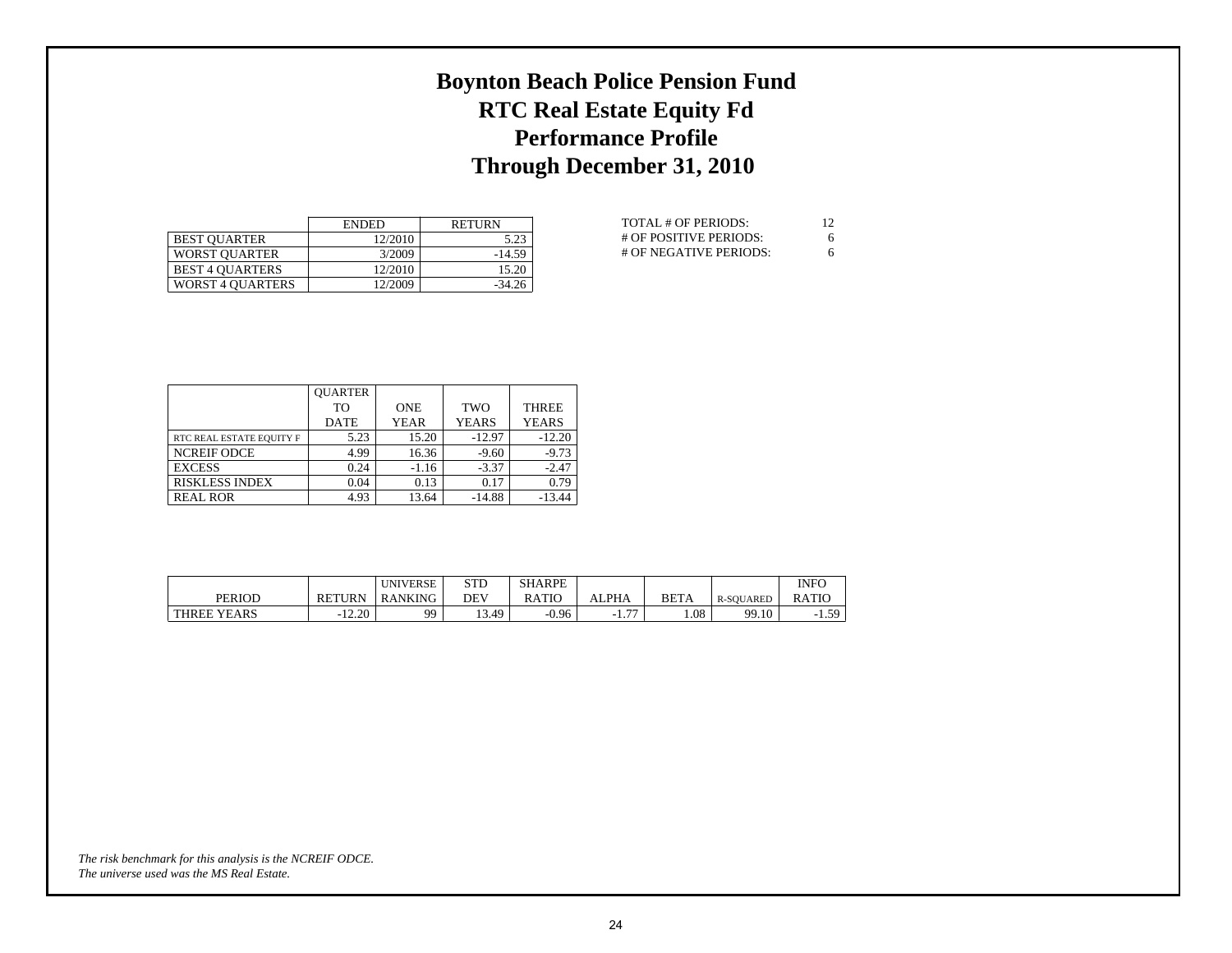### **Boynton Beach Police Pension Fund RTC Real Estate Equity Fd Performance in Rising and Declining Markets December 31, 2007 Through December 31, 2010**

#### UP MARKET PERFORMANCE

DOWN MARKET PERFORMANCE



| <b>TOTAL FUND</b> | 15.20   | 15.20   | 10.88   |
|-------------------|---------|---------|---------|
| NCREIF ODCE       | 16.36   | 16.36   | 11.88   |
| DIFFERENCE        | $-1.16$ | $-1.16$ | $-1.00$ |
| <b>RATIO</b>      | 0.93    | 0.93    | 0.92    |
| <b>UP PERIODS</b> |         |         |         |



|                     | <b>ONE YEAR</b> | <b>TWO YEARS</b> | THREE YEARS |
|---------------------|-----------------|------------------|-------------|
| <b>TOTAL FUND</b>   | N/A             | $-34.26$         | $-30.48$    |
| <b>NCREIF ODCE</b>  | N/A             | $-29.76$         | $-27.17$    |
| <b>DIFFERENCE</b>   | N/A             | $-4.49$          | $-3.31$     |
| <b>RATIO</b>        | N/A             | 1.15             | 1.12        |
| <b>DOWN PERIODS</b> |                 |                  |             |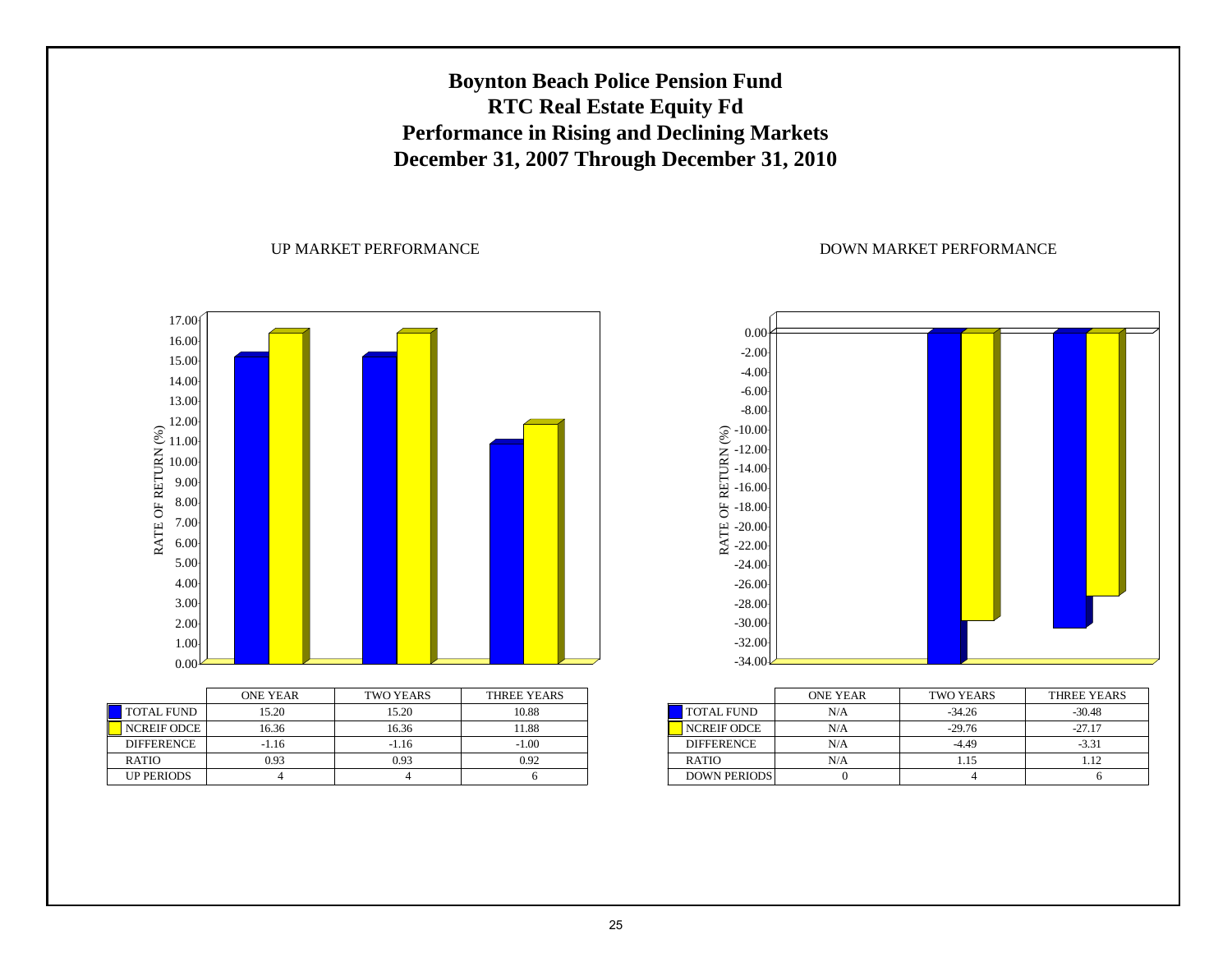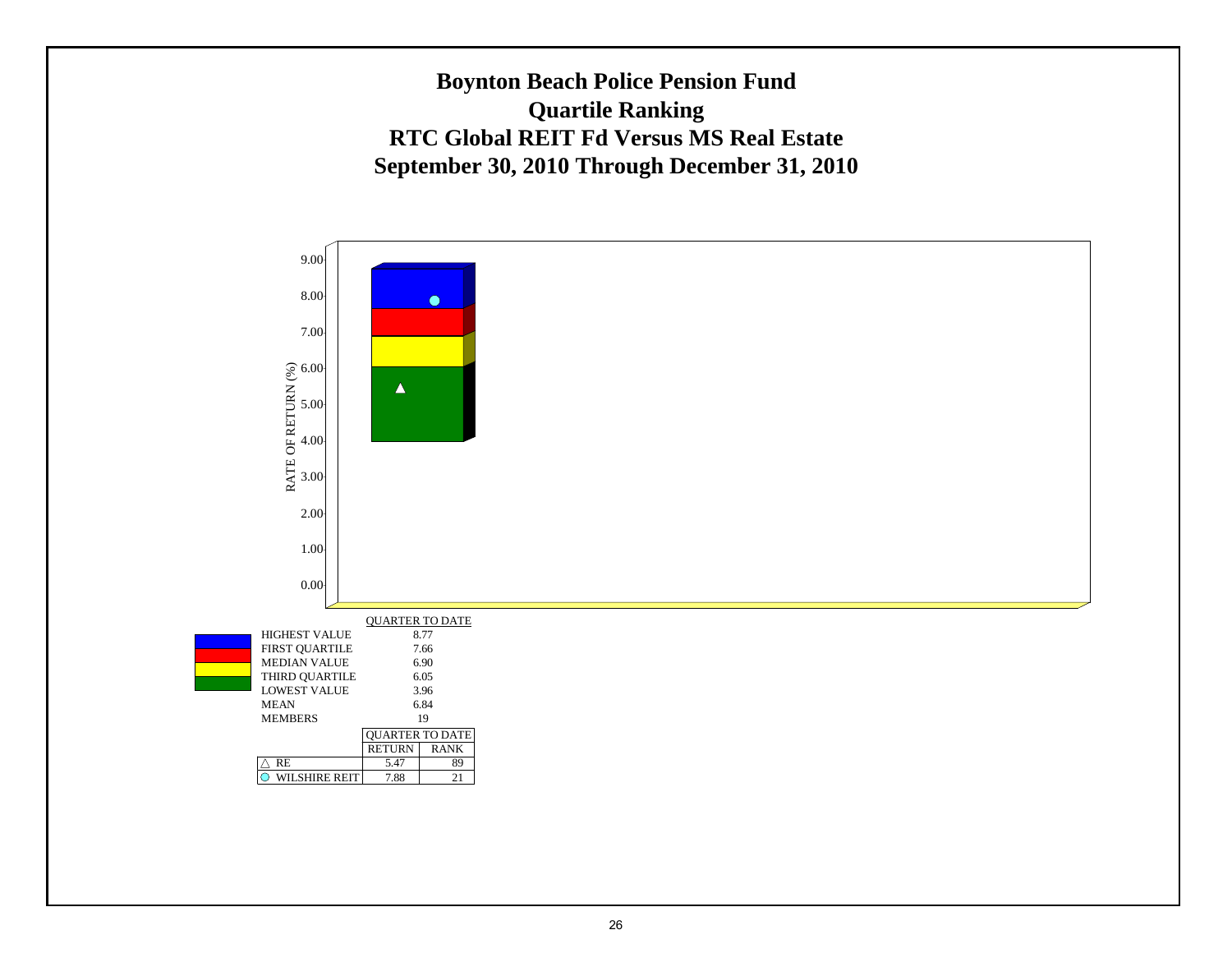## **Boynton Beach Police Pension Fund RTC Multi Mgr Bond Fund Performance Profile Through December 31, 2010**

|                         | <b>ENDED</b> | <b>RETURN</b> |
|-------------------------|--------------|---------------|
| <b>BEST OUARTER</b>     | 9/2009       | 8.07          |
| <b>WORST OUARTER</b>    | 12/2010      | $-0.60$       |
| <b>BEST 4 OUARTERS</b>  | 12/2009      | 18.64         |
| <b>WORST 4 QUARTERS</b> | 12/2010      | 10.78         |

| TOTAL # OF PERIODS:    | 24 |
|------------------------|----|
| # OF POSITIVE PERIODS: | 19 |
| # OF NEGATIVE PERIODS: | 5  |

|                          | <b>OUARTER</b> |            |              |
|--------------------------|----------------|------------|--------------|
|                          | T <sub>O</sub> | <b>ONE</b> | <b>TWO</b>   |
|                          | <b>DATE</b>    | YEAR       | <b>YEARS</b> |
| <b>TOTAL FUND</b>        | $-0.60$        | 10.78      | 14.64        |
| <b>FIXED INCOME BNCH</b> | $-1.30$        | 6.54       | 6.24         |
| <b>EXCESS</b>            | 0.70           | 4.24       | 8.40         |
| <b>RISKLESS INDEX</b>    | 0.04           | 0.13       | 0.17         |
| <b>REAL ROR</b>          | $-0.89$        | 9.25       | 12.37        |

|                  |               | <b>UNIVERSE</b> | <b>STD</b> | <b>SHARPE</b> |              |             |                  | <b>INFO</b>  |
|------------------|---------------|-----------------|------------|---------------|--------------|-------------|------------------|--------------|
| <b>PERIOD</b>    | <b>RETURN</b> | RANKING         | DEV        | <b>RATIO</b>  | ALPHA        | <b>BETA</b> | <b>R-SOUARED</b> | <b>RATIO</b> |
| <b>ONE YEAR</b>  | 10.78         |                 | 3.39       | 3.14          | 250<br>ے ر.ر | .07         | 77.00            | 2.44         |
| <b>TWO YEARS</b> | 14.64         |                 | 4.38       | 221<br>J.J 1  | 7.36         | .06         | 52.76            | 2.64         |

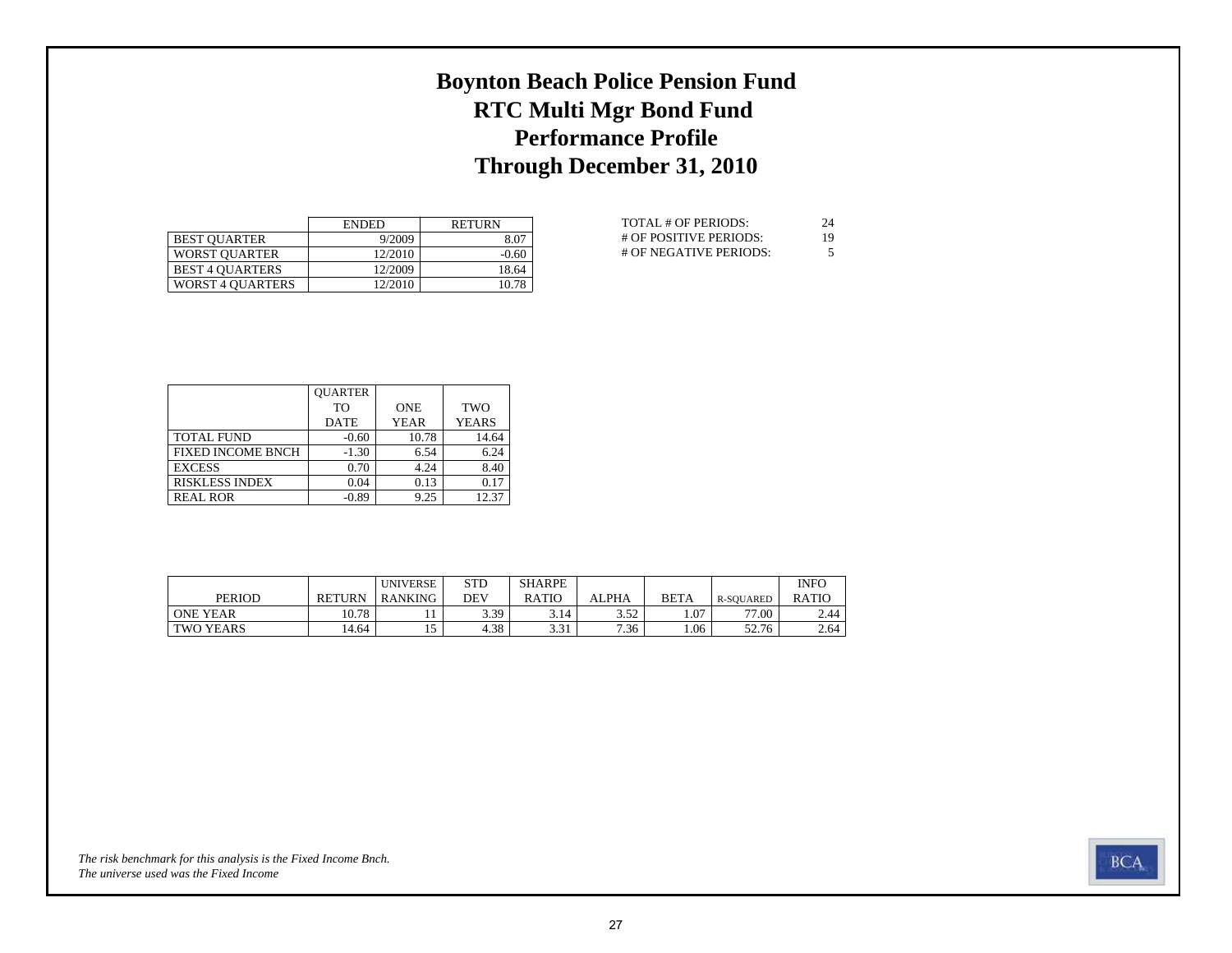

FIXED INCOME BNCH

0.49

 $S \qquad \qquad$  3

**DIFFERENCE** 

DOWN PERIODS

RATIO

| <b>TOTAL FUND</b> | 11.74 |
|-------------------|-------|
| FIXED INCOME BNCH | 8.46  |
| <b>DIFFERENCE</b> | 3.28  |
| <b>RATIO</b>      | 1.39  |
| <b>UP PERIODS</b> |       |

-1.76

0.90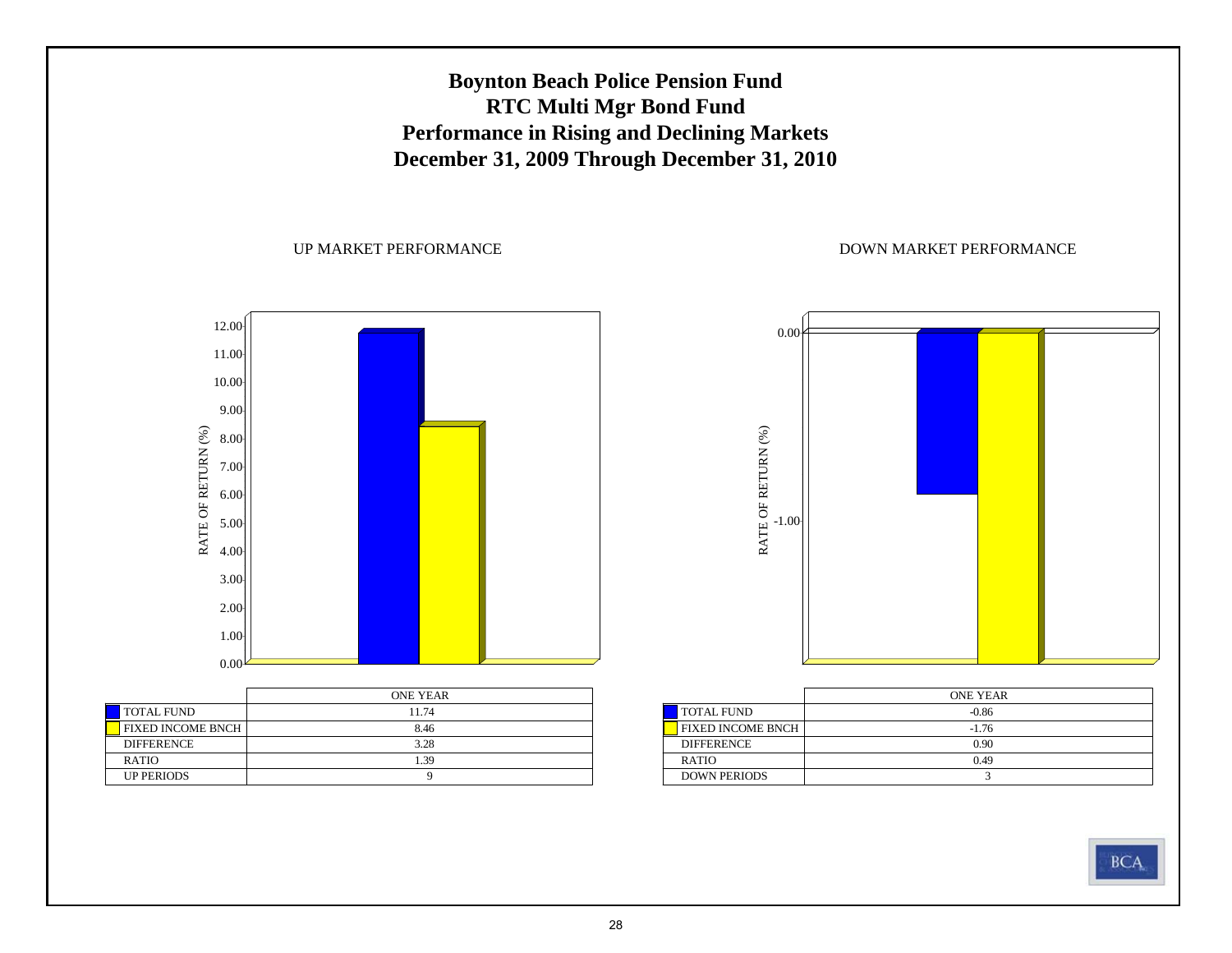#### **Boynton Beach Police Pension Fund Total FundCapital Market Line December 31, 2007 Through December 31, 2010**



|                             | RETURN  | STD DEV | <b>BETA</b> | <b>ALPHA</b> | R-SOUARED |
|-----------------------------|---------|---------|-------------|--------------|-----------|
| <b>A</b> TOTAL FUND         | $-0.65$ | 15.90   | 0.96        | $-2.13$      | 96.56     |
| $\bullet$ CONSULTANT'S BNCH | 1.50    | 16.35   | 1.00        | 0.00         | 100.00    |
| RUSSELL 1000 INDEX          | $-2.37$ | 22.29   | 1.00        | 0.00         | 100.00    |
| RUSSELL 2000                | 2.22    | 27.69   | 1.00        | 0.00         | 100.00    |
| <b>O</b> INTERNATIONAL BNCH | $-6.18$ | 26.64   | 1.00        | 0.00         | 100.00    |
| ∣▲ FIXED INCOME BNCH        | 6.01    | 4.16    | 1.00        | 0.00         | 100.00    |
| REAL ESTATE BNCH            | $-2.01$ | 10.15   | 1.00        | 0.00         | 100.00    |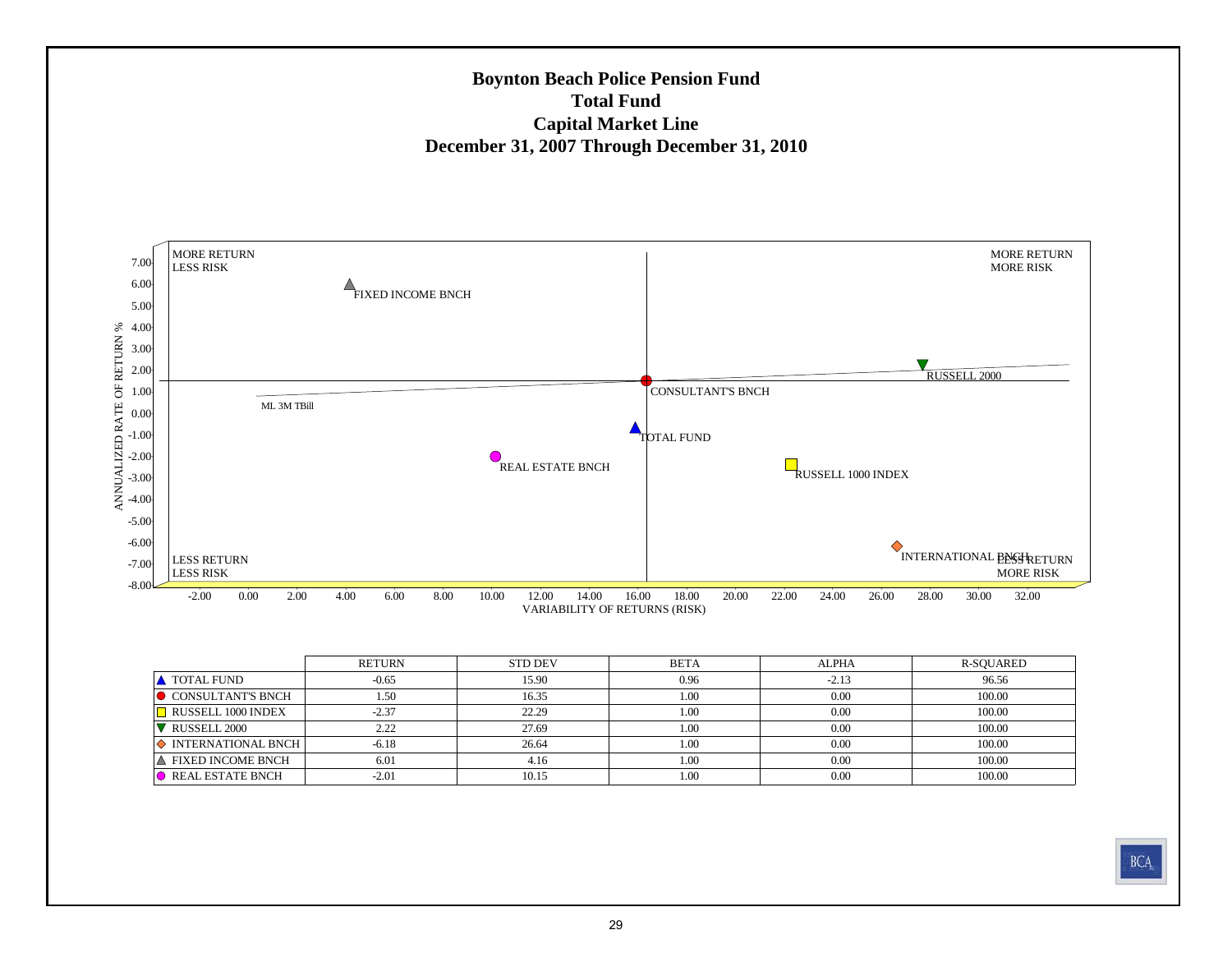#### **Boynton Beach Police Pension Fund Total FundCapital Market Line December 31, 2005 Through December 31, 2010**



VARIABILITY OF RETURNS (RISK) -2.00 -1.00 0.00 1.00 2.00 3.00 4.00 5.00 6.00 7.00 8.00 9.00 10.00 11.00 12.00 13.00 14.00 15.00 16.00 17.00 18.00 19.00 20.00 21.00 22.00 23.00 24.00 25.00 26.00 27.00 28.00

|                             | RETURN | <b>STD DEV</b> | <b>BETA</b> | <b>ALPHA</b> | R-SQUARED |
|-----------------------------|--------|----------------|-------------|--------------|-----------|
| <b>A TOTAL FUND</b>         | 3.40   | 12.83          | 0.96        | $-1.14$      | 96.39     |
| $\bullet$ CONSULTANT'S BNCH | 4.67   | 13.13          | 1.00        | 0.00         | 100.00    |
| RUSSELL 1000 INDEX          | 2.59   | 18.01          | 1.00        | 0.00         | 100.00    |
| RUSSELL 2000                | 4.47   | 22.92          | 1.00        | 0.00         | 100.00    |
| <b>O</b> INTERNATIONAL BNCH | 3.18   | 21.65          | 1.00        | 0.00         | 100.00    |
| ∣▲ FIXED INCOME BNCH        | 5.92   | 3.50           | 1.00        | 0.00         | 100.00    |
| REAL ESTATE BNCH            | 1.08   | 13.90          | 1.00        | 0.00         | 100.00    |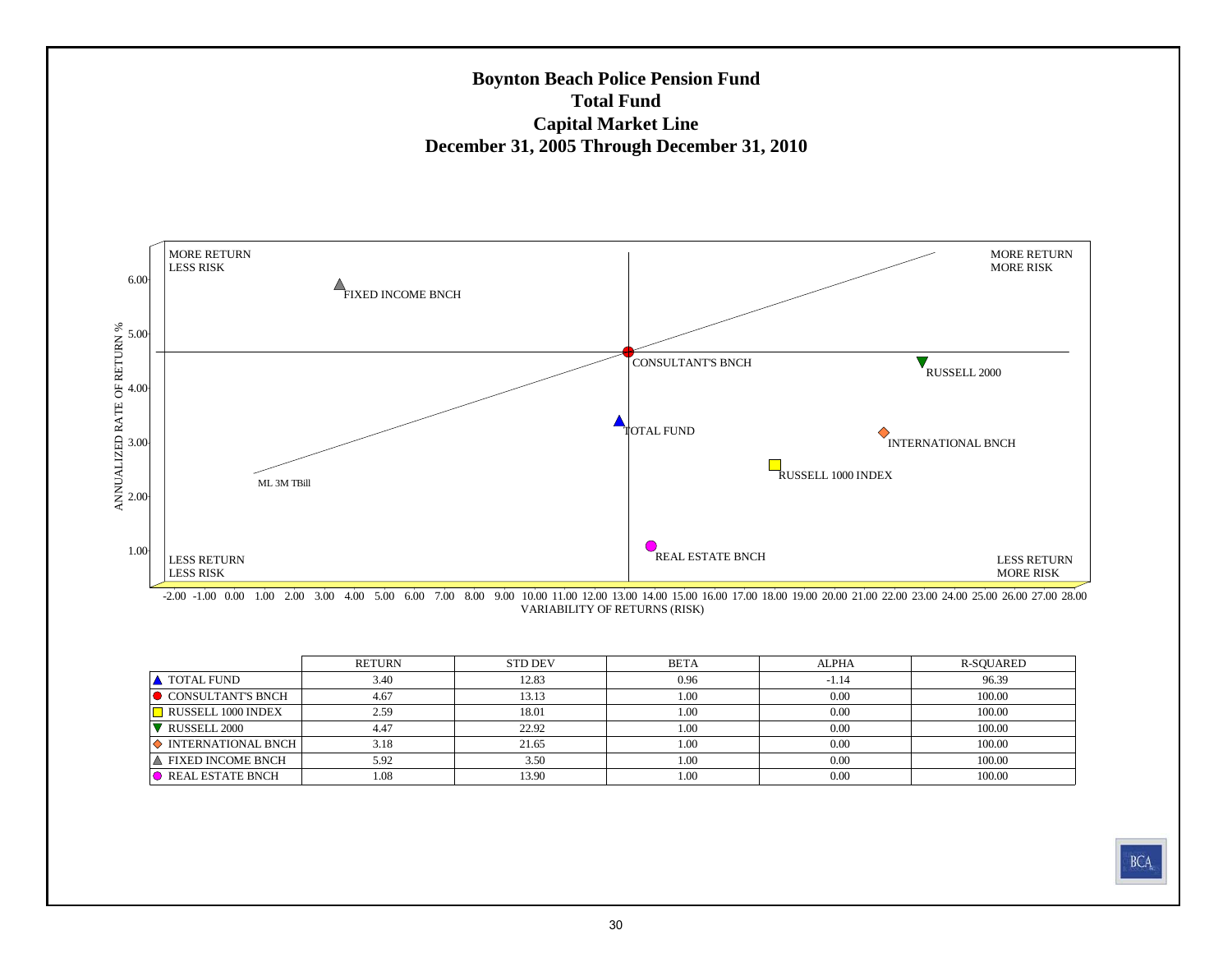### **Boynton Beach Police Pension Fund Total FundPerformance in Rising and Declining Markets December 31, 2005 Through December 31, 2010**

#### UP MARKET PERFORMANCE

DOWN MARKET PERFORMANCE



|                          | <b>ONE YEAR</b> | THREE YEARS | <b>FIVE YEARS</b> |
|--------------------------|-----------------|-------------|-------------------|
| <b>TOTAL FUND</b>        | 29.72           | 52.55       | 35.40             |
| <b>CONSULTANT'S BNCH</b> | 29.23           | 56.86       | 37.52             |
| <b>DIFFERENCE</b>        | 0.49            | $-4.31$     | $-2.11$           |
| <b>RATIO</b>             | 1.02            | 0.92        | 0.94              |
| <b>UP PERIODS</b>        |                 | 19          |                   |



|                     | <b>ONE YEAR</b> | THREE YEARS | <b>FIVE YEARS</b> |
|---------------------|-----------------|-------------|-------------------|
| <b>TOTAL FUND</b>   | $-11.60$        | $-38.48$    | $-32.99$          |
| CONSULTANT'S BNCH   | $-11.77$        | $-37.59$    | $-32.53$          |
| <b>DIFFERENCE</b>   | 0.16            | $-0.89$     | $-0.46$           |
| <b>RATIO</b>        | 0 99            | 1.02        | 1.01              |
| <b>DOWN PERIODS</b> |                 |             |                   |

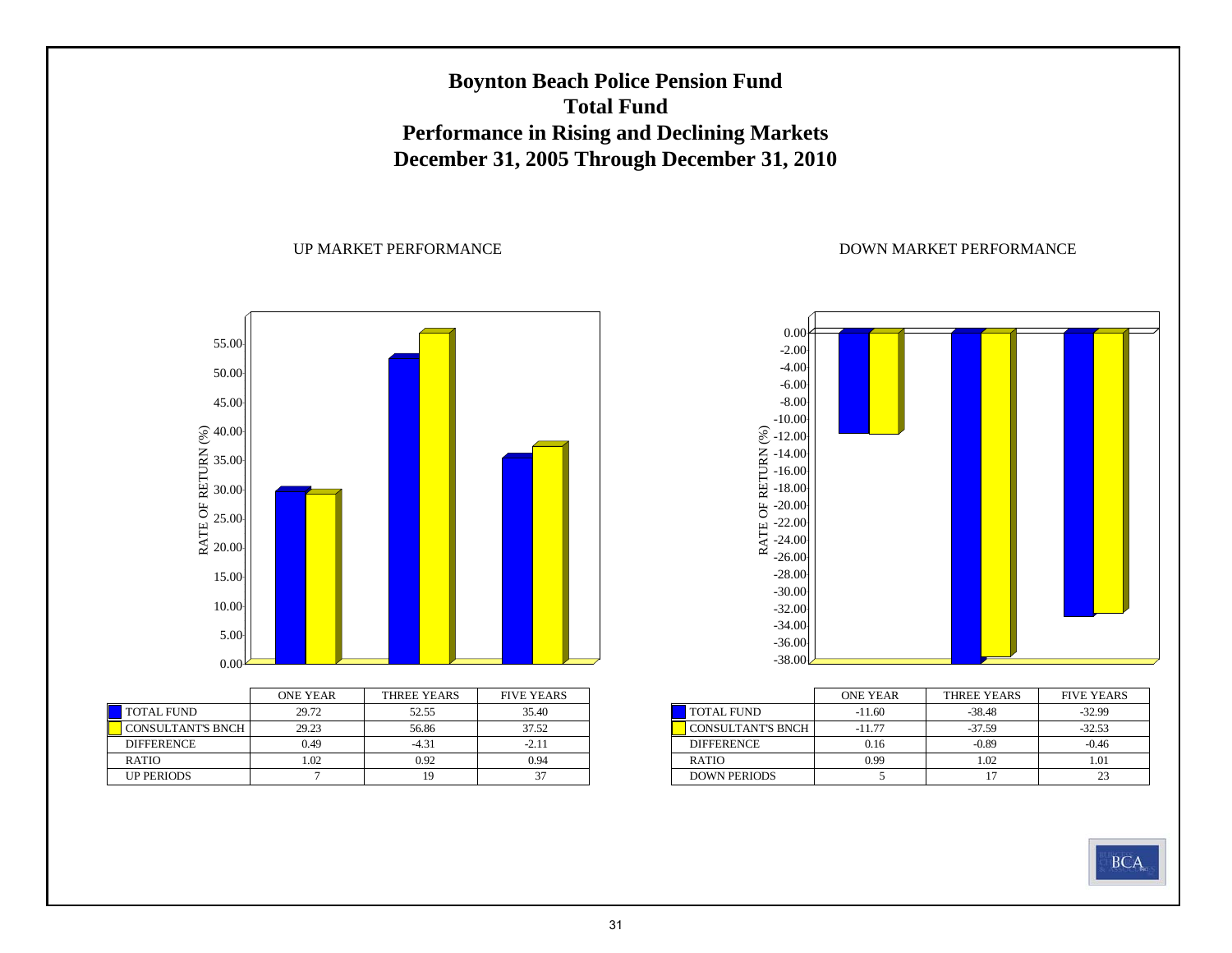### **Boynton Beach Police Pension Fund Glossary of Terms**

-ACCRUED INTEREST- Bond interest earned since the last interest payment, but not yet received.

-ALPHA- A linear regressive constant that measures the manager's expected return independent of Beta.

-ASSET ALLOCATION- The optimal division of portfolio asset classes in order to achieve an expected investment objective.

-BETA- A measure of portfolio sensitivity (volatility) in relation to the market, based upon past experience.

-BOND DURATION- A measure of portfolio sensitivity to interest rate risk.

-COMMINGLED FUND- An investment fund which is similar to a mutual fund in that investors are permitted to purchase and redeem units that represent ownership in a pool of securities.

-CORE- A type of investment strategy that has approximately an equal weighting in both growth and value stocks in order to achieve a return that is comparable to the broad market performance (i.e., the S&P 500).

-CORRELATION COEFFICIENT- A statistical measure of how two assets move together. The measure is bounded by +1 and -1; +1 means that the two assets move together positively, while a measure of -1 means that the assets are perfectly negatively correlated.

-INDEXES- Indexes are used as "independent representations of markets" (e.g., S&P 500 and LBGC).

-INFORMATION RATIO- Annualized excess return above the benchmark relative to the annualized tracking error.

-GROWTH MANAGER- A growth manager generally invests in companies that have either experienced above-average growth rates and/or are expected to experience above-average growth rates in the future. Growth portfolios tend to have high price/earnings ratios and generally pay little to no dividends.

-LARGE CAP- Generally, the term refers to a company that has a market capitalization that exceeds \$5 billion.

-MANAGER UNIVERSE- A collection of quarterly investment returns from various investment management firms that may be subdivided by style (e.g. growth, value, core).

-MID CAP- Generally, the term refers to a company that has a market capitalization between \$1 and \$5 billion.

-NCREIF - A quarterly time series composite total rate of return measure of investment performance of a large pool of individual commercial real estate properties acquired in the private market for investment purposes only.

-NCREIF ODCE - Open End Diversified Core Equity index which consists of historical and current returns from 26 open-end commingled funds pursuing core stategy. This index is capitalization weighted, time weighted and gross of fees.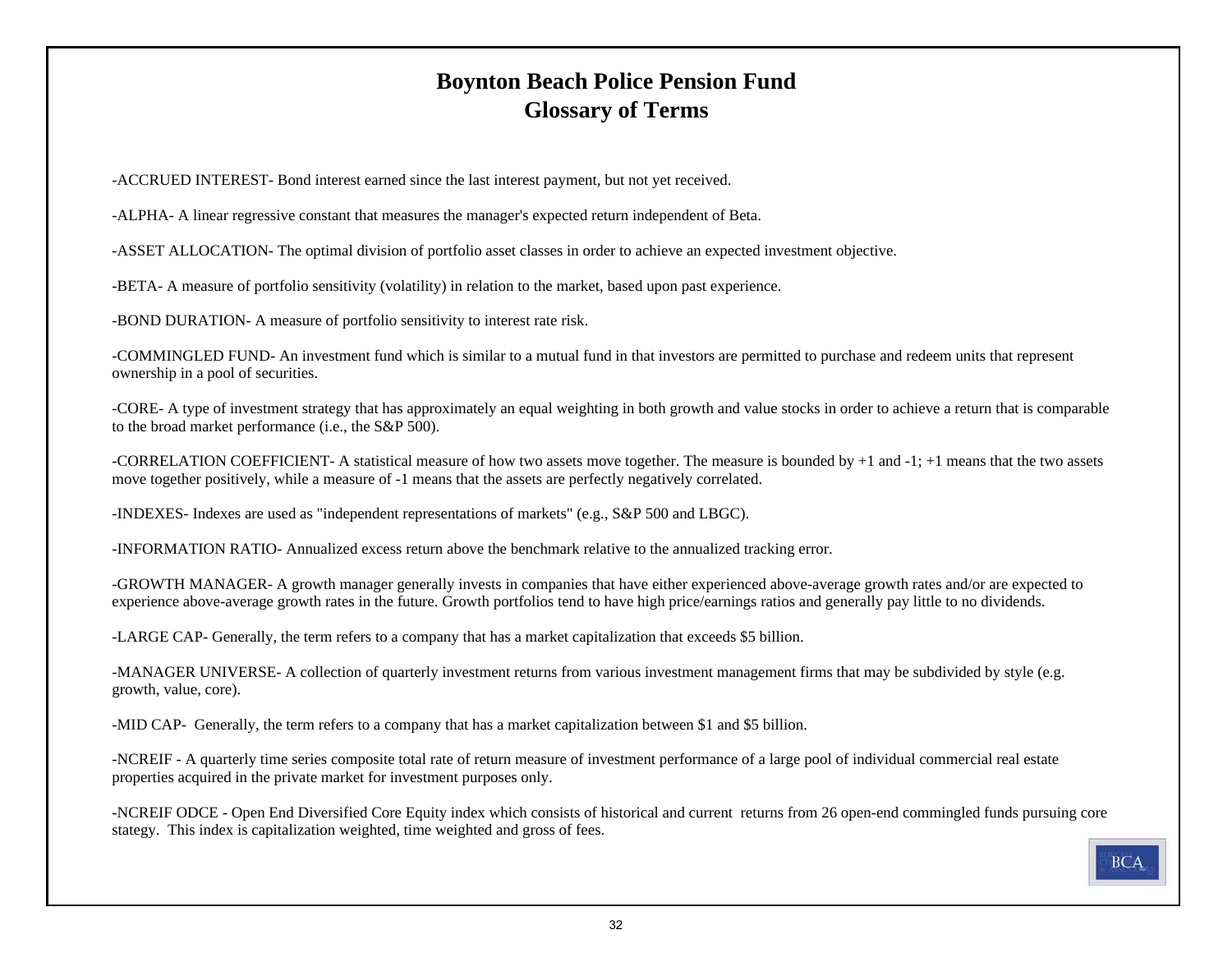### **Boynton Beach Police Pension Fund Glossary of Terms**

-PSN BALANCED AGGRESSIVE UNIVERSE - Includes all domestic balanced products whose equity allocation objective is greater than or equal to 65%.

-PSN BALANCED MODERATE UNIVERSE - Includes all domestic balanced products whose equity allocation objective is between 55% and 64%.

-PSN BALANCED CONSERVATIVE UNIVERSE - Includes all domestic balanced products whose equity allocation objective is equal or less than 54%.

-RATE OF RETURN- The percentage change in the value of an investment in a portfolio over a specified time period.

-RISK MEASURES- Measures of the investment risk level, including beta, credit, duration, standard deviation, and others that are based on current and historical data.

-R-SQUARED- Measures how closely portfolio returns and those of the market are correlated, or how much variation in the portfolio returns may be explained by the market. An R2 of 40 means that 40% of the variation in a fund's price changes could be attributed to changes in the market index over the time period.

-SHARPE RATIO- The ratio of the rate of return earned above the risk-free rate to the standard deviation of the portfolio. It measures the number of units of return per unit of risk.

-STANDARD DEVIATION- Measure of the variability (dispersion) of historical returns around the mean. It measures how much exposure to volatility was experienced by the implementation of an investment strategy.

-SYSTEMATIC RISK- Measured by beta, it is the risk that cannot be diversified away (market risk).

- TIME WEIGHTED (TW) RETURN - A measure of the investments verses the investor. When there are no flows the TW & DOLLAR weighted (DW) return are the same and vice versa. CFA Institute recommends using the TW return. AIMR reasons that the investment mgr can not control when an investor has flows & thus should not be measured by that. BCA uses TW method.

-TRACKING ERROR- A measure of how closely a manager's performance tracks an index; it is the annualized standard deviation of the differences between the quarterly returns for the manager and the benchmark.

-TREYNOR RATIO- A measure of reward per unit of risk. (excess return divided by beta)

-UP-MARKET CAPTURE RATIO- Ratio that illustrates how a manager performed relative to the market during rising market periods; the higher the ratio, the better the manager performed (i.e., a ratio of 110 implies the manager performed 10% better than the market).

-VALUE MANAGER- A value manager generally invests in companies that have low price-to-earnings and price-to-book ratios and/or above-average dividend yields.